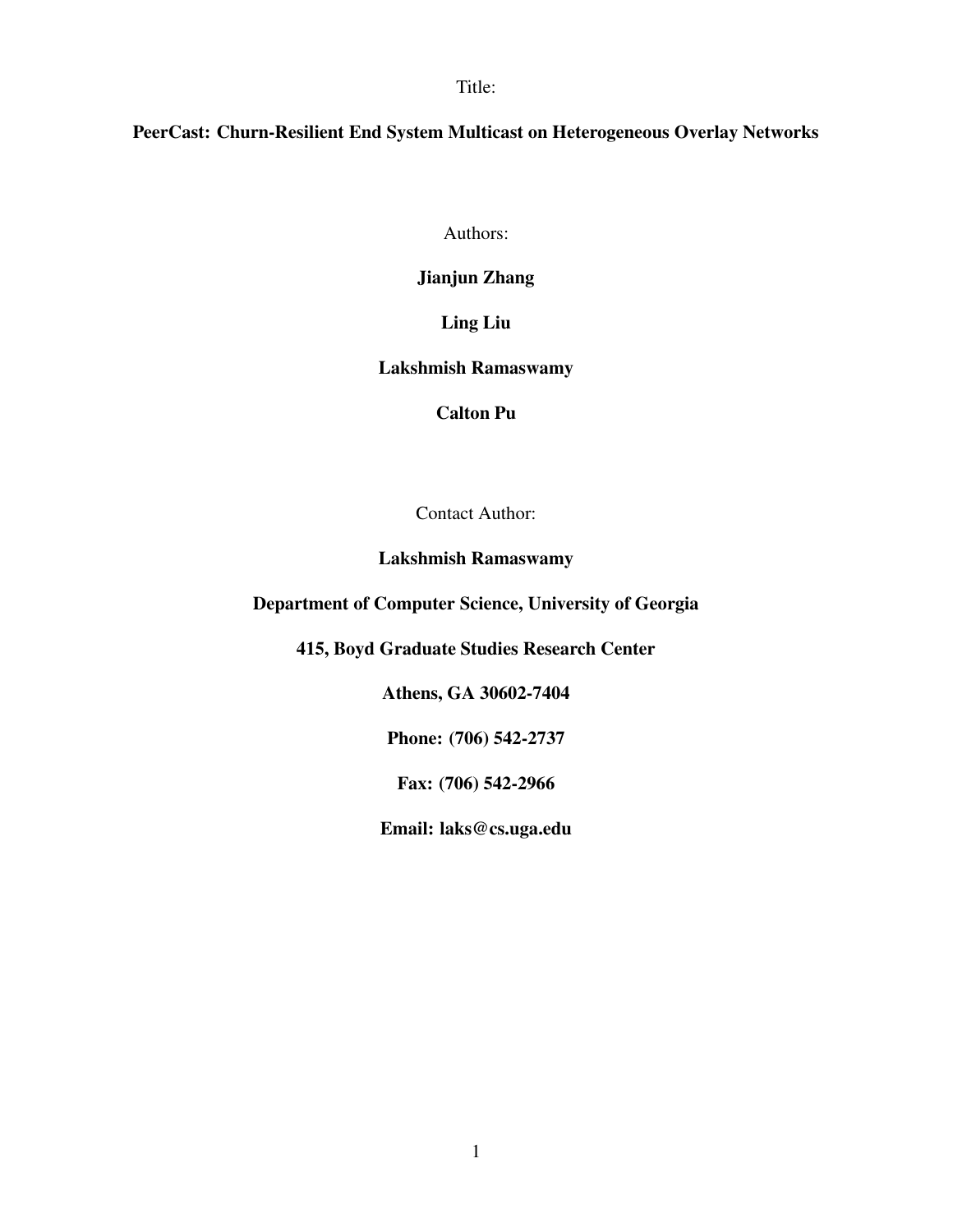# PeerCast: Churn-Resilient End System Multicast on Heterogeneous Overlay Networks

Jianjun Zhang<sup> $\diamond$ </sup>, Ling Liu $\diamond$ , Lakshmish Ramaswamy $\spadesuit$  and Calton Pu $\diamond$ 

Georgia Institute of Technology University of Georgia {zhangjj, lingliu, calton}@cc.gatech.edu laks@cs.uga.edu

 $\Diamond$  College of Computing  $\Diamond$  Department of Computer Science Atlanta, GA 30332 Athens, GA 30602

#### **Abstract**

The lack of wide deployment of IP multicast in the Internet has prompted researchers to propose end system multicast or application-level multicast as an alternate approach. However, end system multicast, by its very nature, suffers from several performance limitations, including, high communication overheads due to duplicate data transfers over same physical links, uneven load distribution caused by widely varying resource availabilities at nodes, and highly failure-prone nature of end hosts. This paper presents a self-configuring, efficient and failure-resilient end-system multicast system called *PeerCast*. Three unique features distinguish PeerCast from existing approaches to application-level multicasting. First, with the aim of exploiting network proximity of end-system nodes for efficient multicast subscription management and fast information dissemination, we propose a novel Internet-landmark signature technique to cluster the end hosts of the overlay network. Second, we propose a capacity aware overlay construction technique to balance the multicast workload among heterogeneous end-system nodes. Third, we develop a dynamic passive replication scheme to provide reliable end system multicast services in an inherently dynamic environment of unreliable peers. We also present a set of experiments showing the feasibility and the effectiveness of the proposed mechanisms and techniques.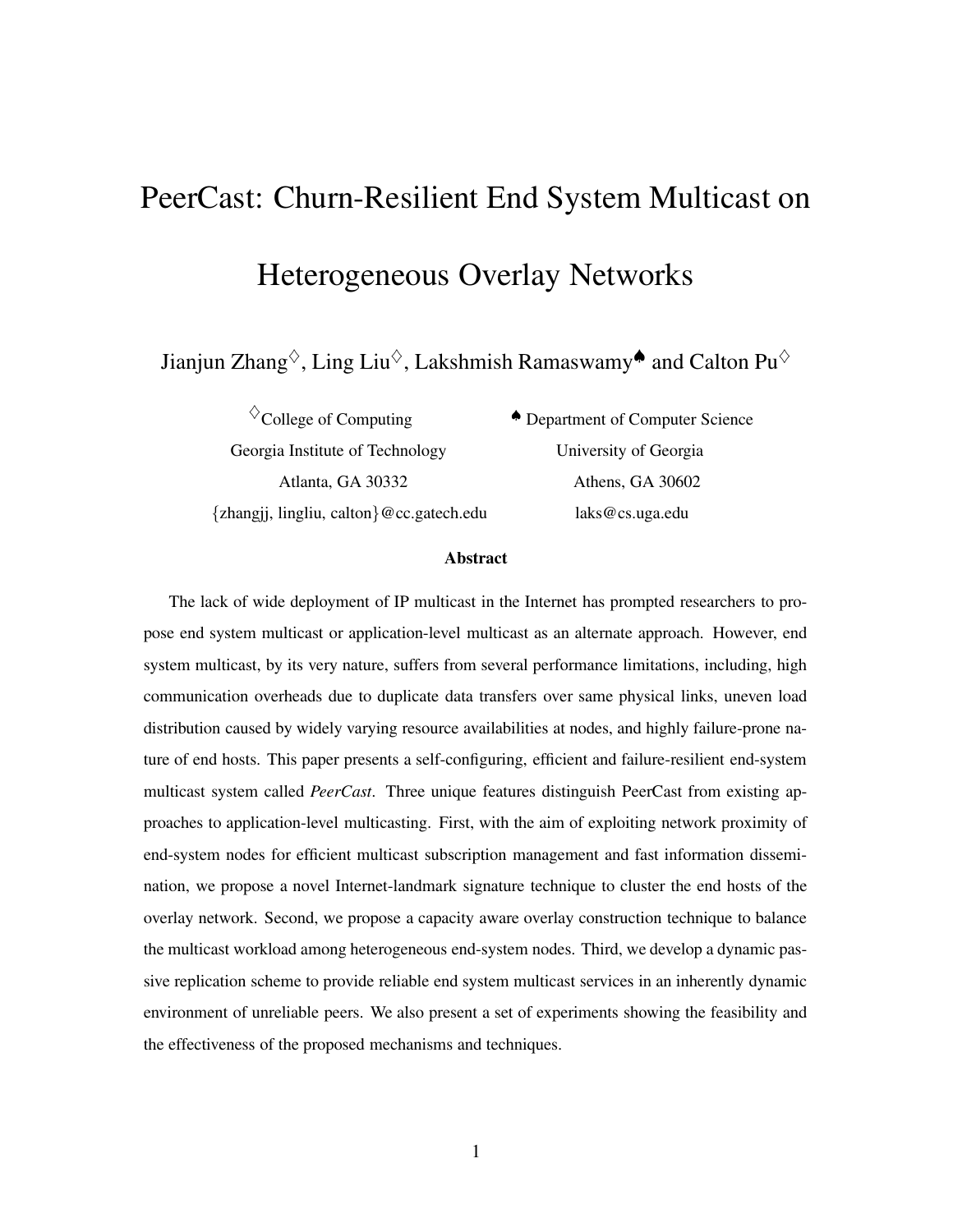## **1 Introduction**

In recent years application-level multicasting or end system multicasting (ESM) has emerged as a practical alternative to IP level multicasting for disseminating information to large sets of receivers (Yeo et al., 2004; Banerjee et al., 2002; Castro et al., 2002; Chawathe, 2000; Chu et al., 2000; Jannotti et al., 2000; Pendarakis et al., 2001; Ratnasamy et al., 2001b). However, supporting ESM in a dynamic Internet-scale environment poses a number of challenges. First, an ESM system usually replicates data on end-hosts and propagates them through multi-hop IP unicast links. A critical challenge for ESM systems is to achieve high efficiency and minimize multicast latency experienced by the endhosts. Second, end-hosts from a wide-area network tend to vary widely in terms of their computing capacities, their access network bandwidths, and their willingness and ability to share their resources. Such heterogeneity manifests itself as the variations in the amount of workloads the different nodes can handle. Therefore, there is a need for an efficient ESM protocol that can organize end-hosts into efficient multicast overlays, and effectively balance multicast workloads on them. Third, it is widely recognized that large-scale distributed systems like peer-to-peer (P2P) network are confronted with high churn rates (Saroiu et al., 2002) with nodes entering and departing the system at arbitrary points in time. Ensuring high multicast service availabilities in such dynamic systems is crucial for the success of end system multicast.

Research in this area has mostly focused on mitigating the first challenge (Banerjee et al., 2002; Castro et al., 2002; Chawathe, 2000; Chu et al., 2000; Jannotti et al., 2000; Pendarakis et al., 2001; Ratnasamy et al., 2001b). In contrast, the second and third challenges have received very little research attention. We believe that these distinct challenges are in fact closely related. Unfortunately, none, to our best knowledge, has comprehensively addressed these problems. Further, even the schemes proposed to counter the efficiency challenge suffer from significant limitations.

In this paper, we present *PeerCast* – an efficient, self-configuring, and overlay churn resilient end system multicast service, which is built on top of an overlay network of loosely coupled and possibly unreliable end-system nodes. Our ESM service can enable group communication capabilities in generic P2P networks, thereby providing a platform for advanced applications such as audio/video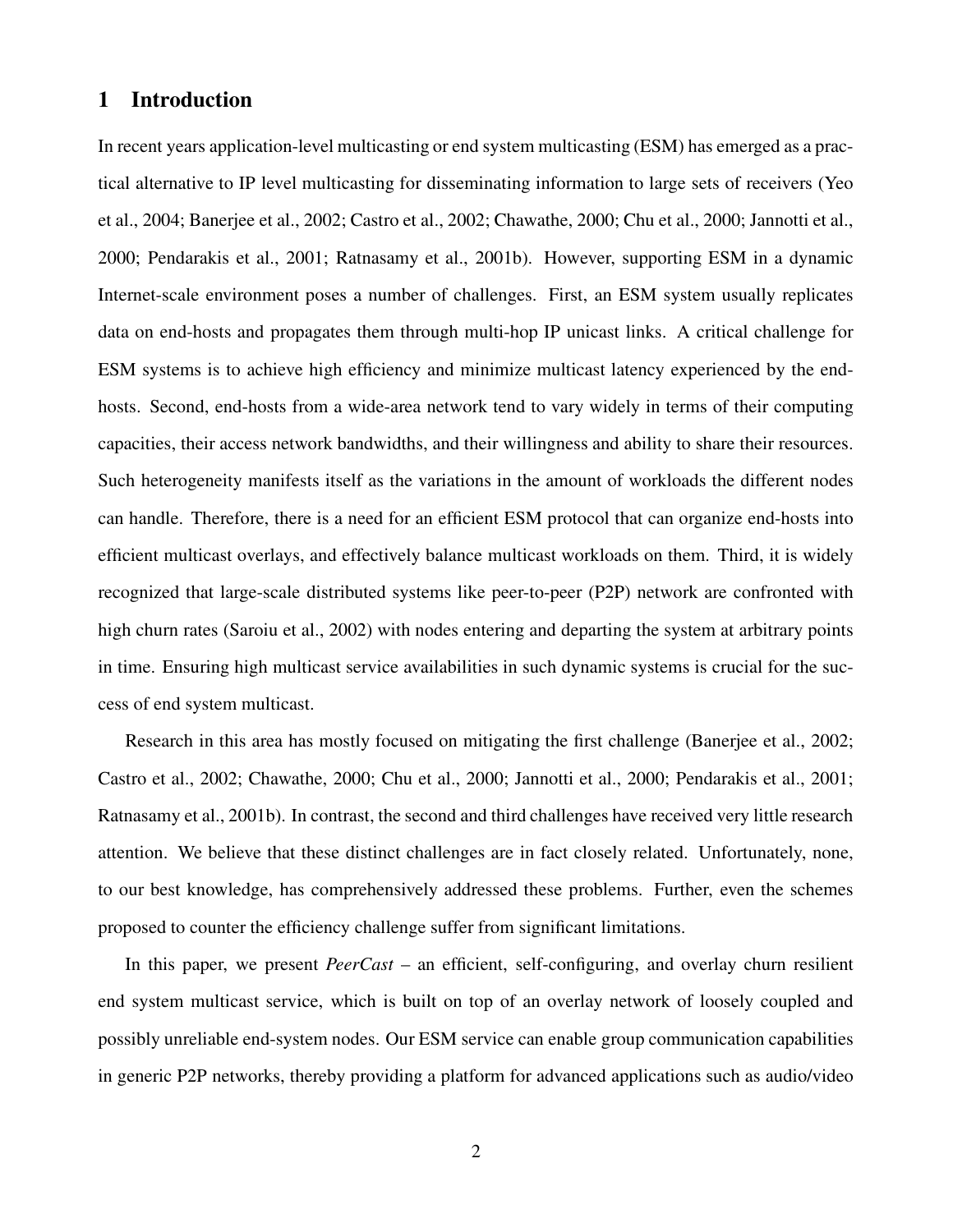conferencing, event/content distribution, and multi-user games.

PeerCast uses a structured P2P network protocol to organize end-hosts into an overlay network, and builds ESM applications using the P2P network as communication substrate. While a few existing systems have addressed similar problems (Castro et al., 2002; Ratnasamy et al., 2001b), our approach has three unique features. First, we develop a decentralized mechanism to effectively cluster end-hosts by their physical network proximity in the PeerCast P2P network. Our novel multicast group management protocol utilizes these clusters to build efficient multicast trees so that latencies and overheads of the multicast information dissemination are minimal. Second, we propose a capacity-aware overlay construction technique to balance the multicast load among heterogeneous peers. This scheme can effectively distribute the workload among end-hosts. To the best of our knowledge, PeerCast is the first ESM system that takes end-system heterogeneity into account. Further, our scheme also encourages peers to share more resources by providing better services to the peers contributing more resources. Third, we develop a dynamic passive replication scheme in order to provide reliable end system multicast service in an environment of inherently unreliable peers. This paper reports a set of experiments to evaluate the proposed techniques. The results indicate that the PeerCast system is highly efficient and it exhibits very good load-balancing and reliability characteristics.

## **2 PeerCast System Overview**

PeerCast is an overlay network-based application level multicast system. Its design incorporates several techniques for alleviating the above mentioned performance limitations. This paper presents a detailed description of these techniques and mechanisms. However, for the sake of completeness and self-containment, we first briefly discuss the basic design architecture of the PeerCast system. Detailed description about the architecture can be found in the technical report version of the paper (Zhang et al., 2004).

#### **2.1 System Architecture**

The high-level design of the PeerCast is similar to the SCRIBE system (Castro et al., 2002). However, there are some important differences between the two systems, which we highlight at appropriate locations.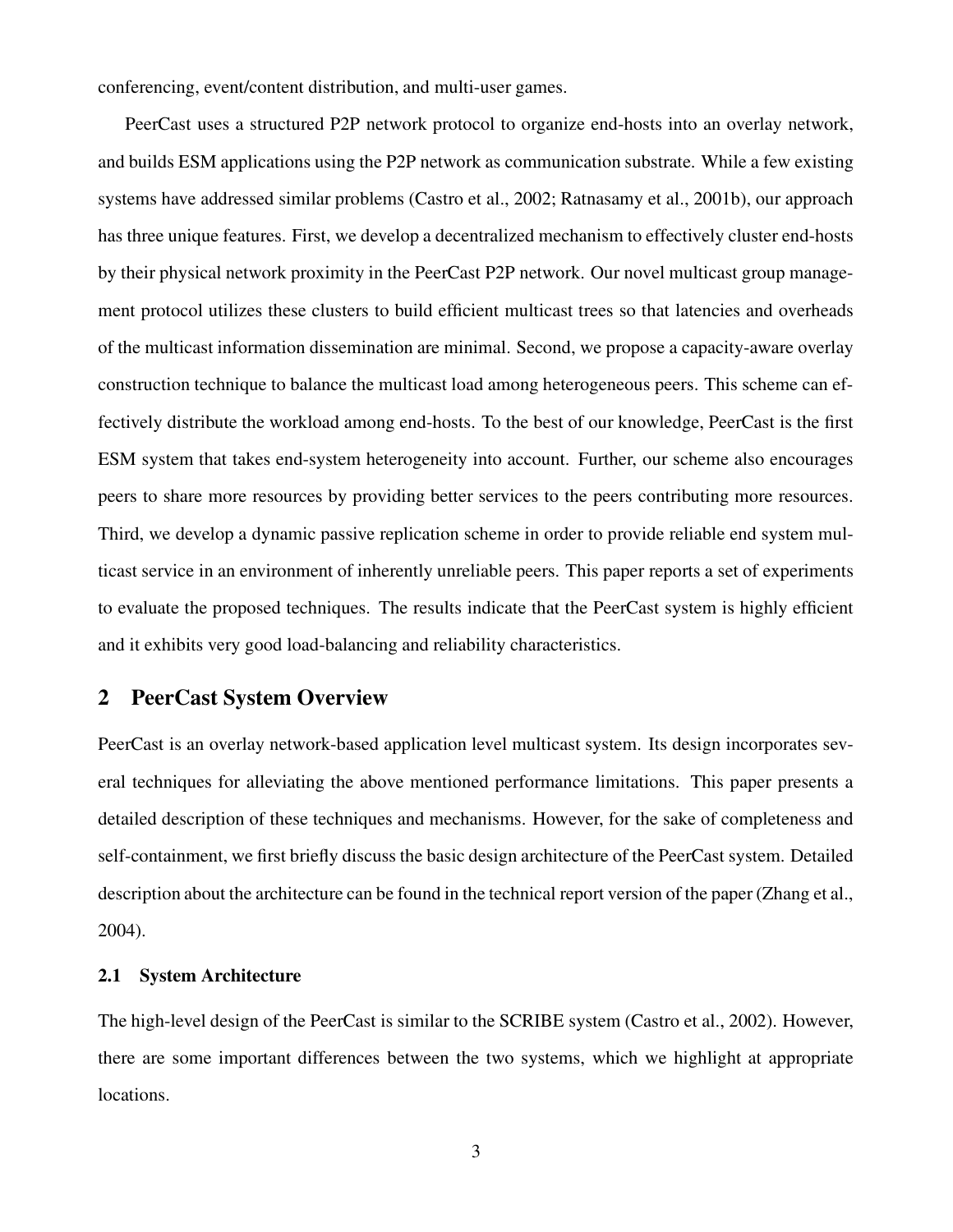The nodes in the PeerCast system interact with one another in a P2P fashion. Henceforth, we use the terms *node* and *peer* interchangeably. Any peer can create a new multicast service of its own interest or subscribe to an existing multicast service. The peers are not required to have global knowledge about all other peers or about all the multicast services that are currently being offered. Further, the peers can enter and exit the system at arbitrary points in time.

Each peer in our system is equipped with a PeerCast middleware, whose design is depicted in Figure 1. The PeerCast middleware is composed of two functional substrates: *ESM Management* and *P2P Network Management*.



Figure 1: The PeerCast system architecture showing its two functional substrates

The ESM substrate is responsible for ESM event handling, multicast group membership management, multicast information delivery, and cache management. This layer utilizes the services provided by the underlying network management layer and incorporatesthree protocols, namely *multicast group membership management protocol*, *multicast information dissemination protocol* and *multicast overlay maintenance protocol*. The multicast group membership management protocol provides mechanisms for the peers to create new multicast service, subscribe to an existing multicast group, or exit from an existing multicast group. As discussed later in the paper, this protocol incrementally builds a multicast tree from the subscribers of a multicast service. The multicast group membership management protocol propagates the multicast payload through this tree so that it reaches all the subscribers. The multicast overlay maintenance protocol handles the node exits and failures by appropriately repairing the tree.

The P2P network management substrate is the lower tier of the PeerCast middleware. It provides services such as network membership management, resource lookup, and communication among end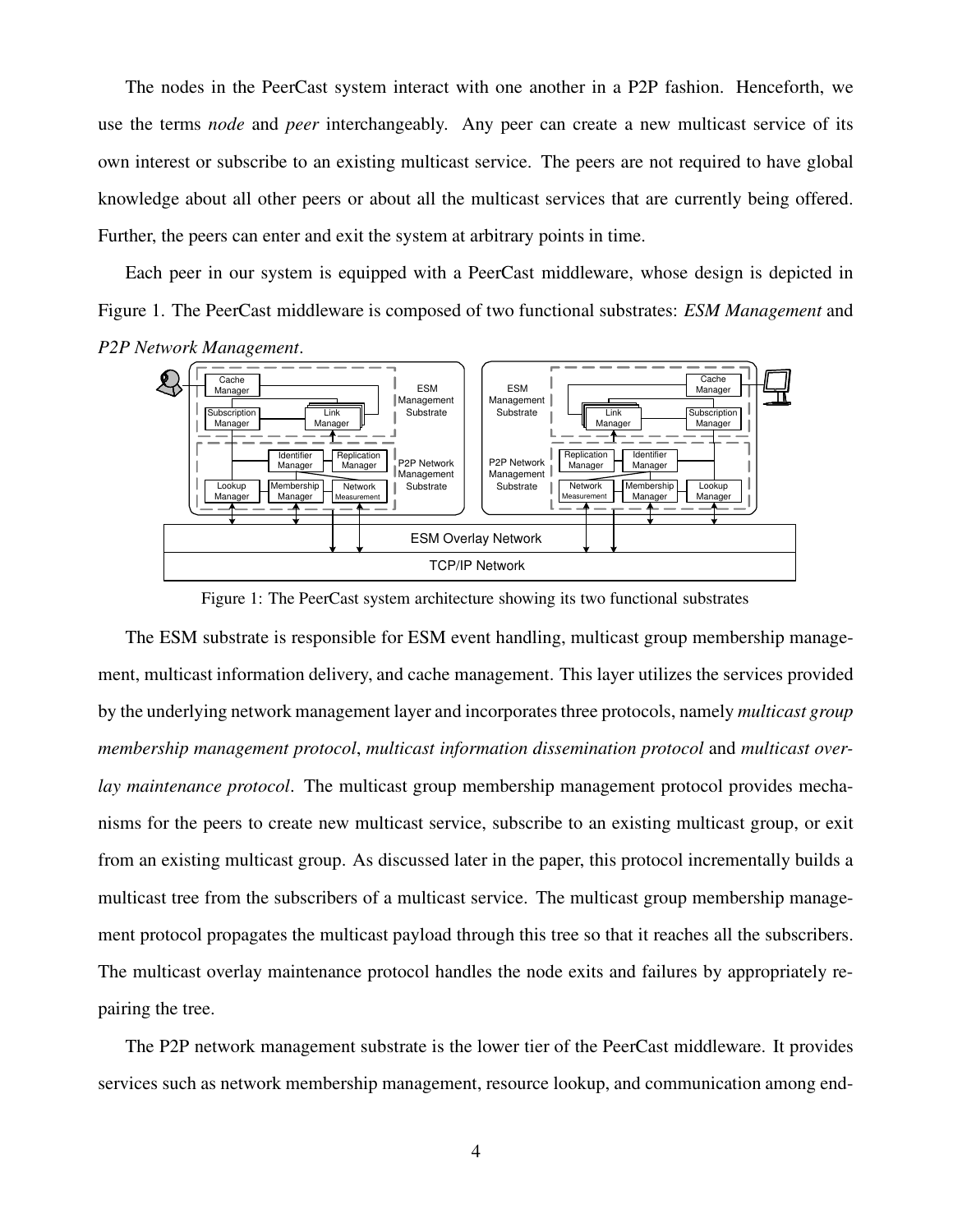hosts. A peer invokes the services provided by this layer for entering the network and for communicating with other peers in the network.

The peers in the PeerCast system are organized as a *distributed hash table (DHT)*-based *structured* P2P network (Stoica et al., 2001; Ratnasamy et al., 2001a; Rowstron and Druschel, 2001; Zhao et al., 2002a). The hash function maps multicast tasks to the peers in the system. PeerCast P2P network protocol design differs from the existing DHT–based protocols, such as Chord (Stoica et al., 2001), Pastry (Rowstron and Druschel, 2001), Tapestry (Zhao et al., 2002a), and CAN (Ratnasamy et al., 2001a), in two important ways. First, PeerCast incorporates an efficient mechanism to distribute the multicast tasks to heterogeneous peers according to their capabilities. Second, PeerCast incorporates network proximity information into the topology of P2P network, aiming to bridge the mismatch between P2P network topology and physical network topology.

In the PeerCast system, each multicast service has two unique  $m$ -bit identifiers associated with it, namely the *service identifier* and the *group identifier*. The *service identifier*, represented as  $S_{id}$ , uniquely identifies the multicast service. It is used to publish summary information about the multicast service. The group identifier  $g_{id}$  will be used to identify the group of peers subscribed to the service.

The PeerCast system provides a distributed lookup service for peers to lookup, subscribe to, and unsubscribe from a multicast service using its group identifier  $g_{id}$  as a handle. It maps each multicast subscription request to a number of peers that will forward the multicast content to the subscriber.

Each peer in the PeerCast system is also assigned a set of  $m$ -bit identifiers. The number of identifiers assigned to a peer depends upon the amount of resources it donates. A peer  $p$  is described as a tuple of two attributes, denoted by  $p : ({\{peer\_ids\}}, (peer\_props))$ . peer ids is a set of m-bit identifiers, each of which is denoted by  $\frac{m}{d}$  digits, where each digit is a substring of d-bit. peer props is a composite attribute that is composed of peer properties like its IP address, port number, and its resources (such as network bandwidth, CPU power and memory). Peers own multiple identifiers for load balancing purposes (see Section 5). However, in the interest of simplicity, let us for now assume that each peer is associated with a single ID. The peer that is associated with ID i is denoted as  $p_i$ .

In order to better understand the protocols and mechanisms of the PeerCast system, the peer identifiers, multicast service identifiers and the multicast group identifiers can all be conceptualized as being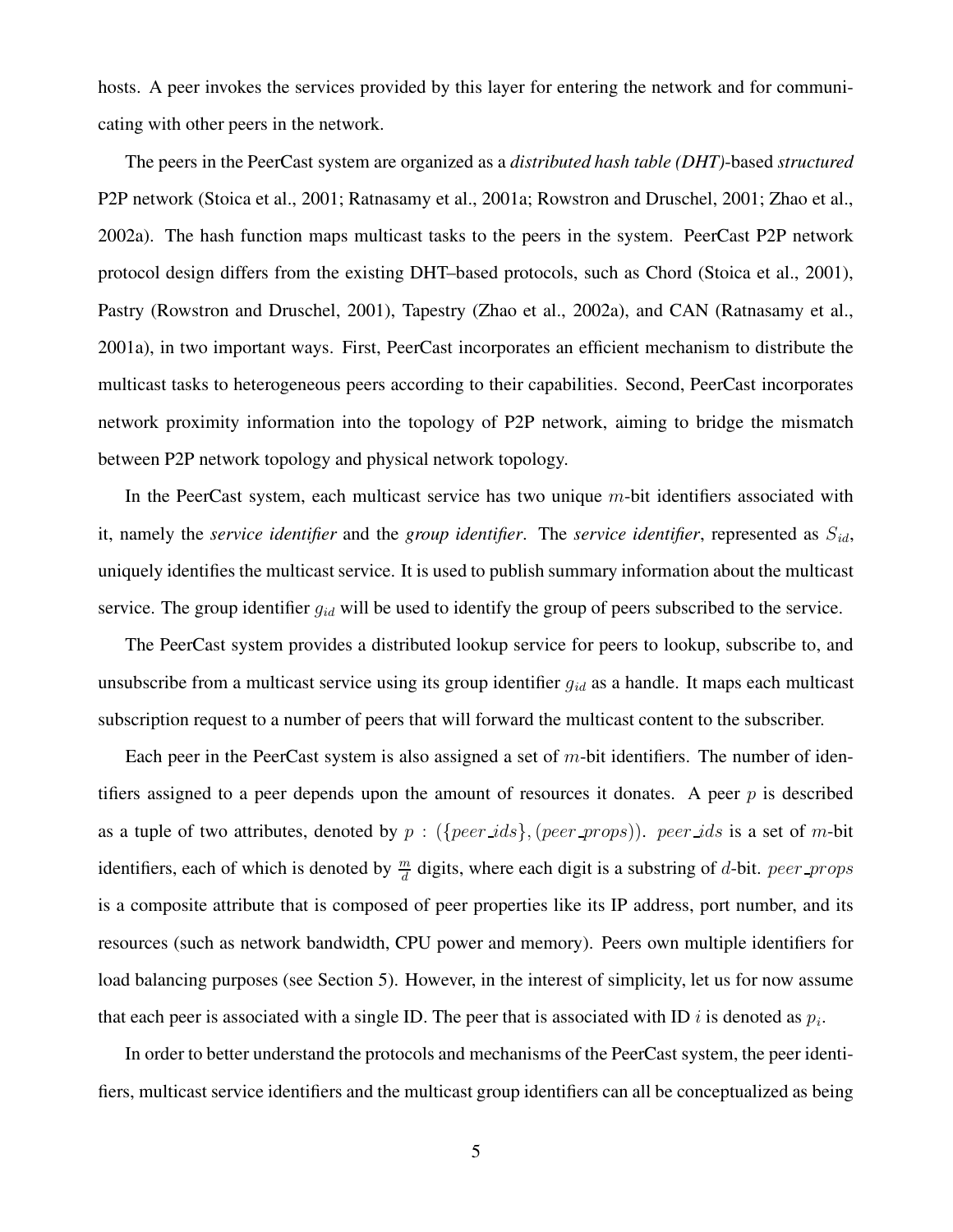points on a logical ring with range from 0 to  $(2<sup>m</sup> - 1)$ . With this conceptual model as the basis, we first define a few terms which will be used to explain the various aspects of the design architecture of the PeerCast system. The distance between two identifiers i, j (denoted as  $Dist(i, j)$ ), is the shortest distance between them on the identifier circle, defined as  $Dist(i, j) = min(|i - j|, 2<sup>m</sup> - |i - j|)$ . Identifier i is considered as being *numerically closest* to the identifier j when there are no other identifiers with a shorter distance to j, i.e.,  $\forall_{k\neq j}Dist(k, j) \ge Dist(i, j)$ . A peer p' with its peer identifier j is said to be an *immediate right neighbor* to a peer p with its peer identifier i (denoted by  $p'_j = IRN(p_i)$ ), if there are no other peers that have identifiers in the clockwise identifier segment from  $i$  to  $j$  on the identifier circle. The term *immediate left neighbor* is analogously defined. Each peer maintains a list of neighboring peer identifiers and their reference information. Specifically, for an identifier  $i$ , the peer  $p_i$  keeps track of r successor identifiers on the logical ring and r predecessor identifiers on the logical ring. The peer  $p_i$  can communicate directly to any of the peers owning the identifiers that are present in the neighbor list. The peers also maintain a local routing table besides the neighbor lists for each of its identifiers. Details about routing table maintenance and handling of peer dynamics can be found in the associated technical report (Zhang et al., 2004).

The PeerCast P2P network provides a basic lookup service. Given an  $m$ -bit identifier  $k$ , the Peer-Cast P2P network maps it to a peer that has the identifier sharing the longest prefix with  $k$ . The lookup request can be initiated by any peer in the P2P network. From the initiating peer the lookup request is forwarded towards the target peer progressively. At each step, the request is forwarded to a peer whose identifier shares one additional digit with  $k$  than the current peer. Thus, the lookup request is resolved in at most  $\frac{m}{d}$  steps.

#### **2.2 Basic Multicasting in PeerCast system**

In PeerCast, multicast service establishment and maintenance occurs through three distinct operations.

**Publishing the Multicast Service:** Multicast sources join the PeerCast P2P overlay as peers. As mentioned earlier, each multicast service is associated two identifiers, namely, service identifier and group identifier. The service identifier will be used to advertise and publish meta-information about the service, whereas the group identifier would be used by peers to subscribe to and unsubscribe from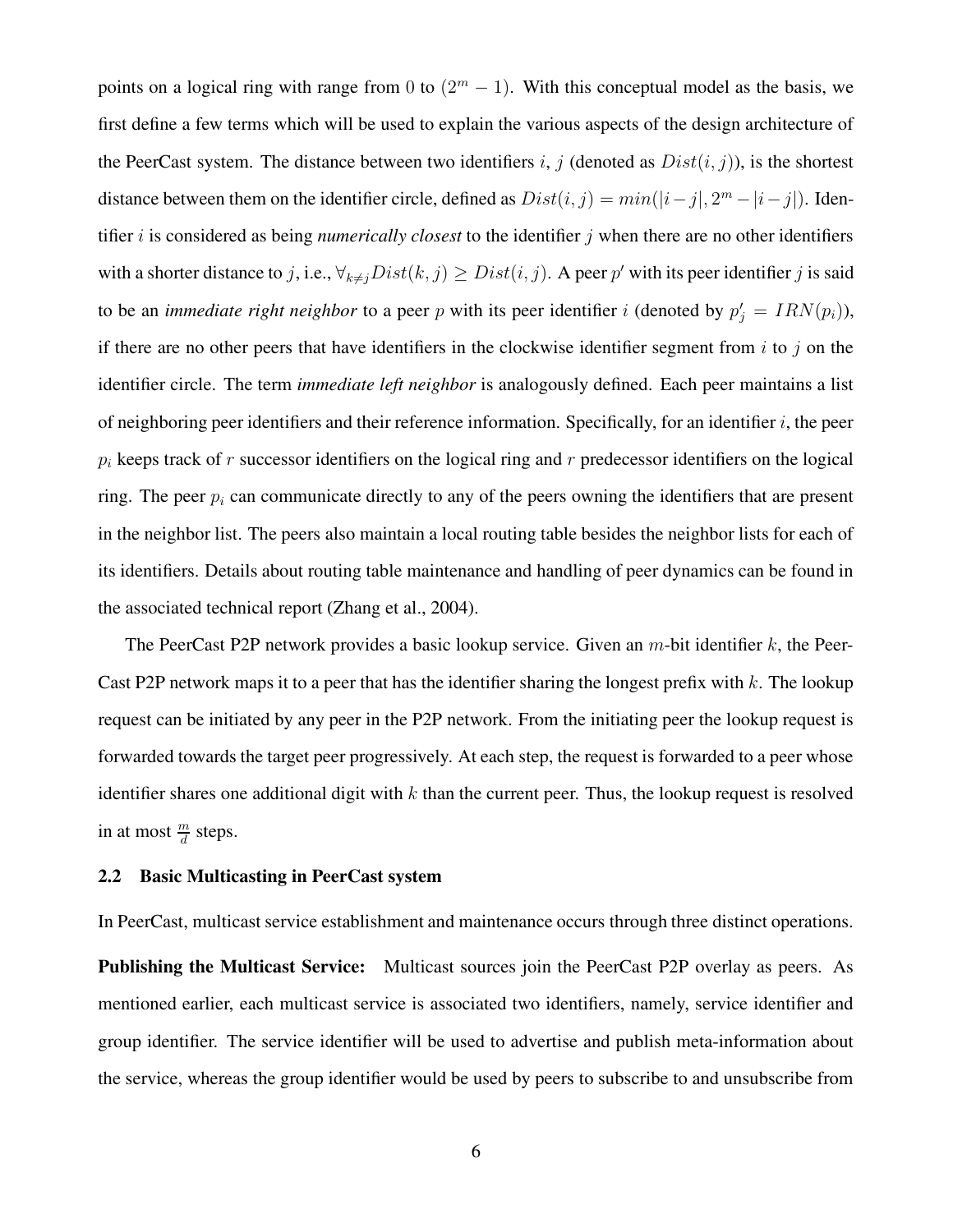the multicast service. A peer generates these two identifiers for each of its multicast services. Suppose a peer  $p_i$  wants to initiate a new multicast service S, it selects one of its unused peer identifiers and uses it as the group identifier of the multicast service  $MS$ . In contrast, the peer generates the service identifier  $S_{id}$  by replacing a substring one of its ids by a number it obtains from a certification service.

After generating the two identifiers for the multicast service, the source publishes the summary of the multicast service and its group identifier on another peer in the system. The node which hosts the summary of the multicast service MS is called MS's *rendezvous node*. The rendezvous node is determined by executing the above lookup protocol on  $MS$ 's  $S_{id}$ . The source peer initiates a lookup query on  $S_{id}$  which discovers the rendezvous peer in at most  $log_2(N)$  hops. The source node publishes the summary and the group identifier of the new multicast service on the discovered rendezvous node. Any other node in the system can now obtain summary and the group identifier of the multicast service by performing a similar lookup on the service's  $S_{id}$  and contacting the respective rendezvous node.

**Multicast Tree-based Subscription Management:** Now let us see how a peer can subscribe to a multicast service that it is interested in. As described above a peer can lookup the rendezvous node of any existing multicast service and obtain its group identifier. Since the group identifier of a multicast service is always chosen from one of the source peer's identifiers, the lookup operation (described in Section 2) always maps the group identifier to the service's source node irrespective of the scale or the dynamics of the network. Hence, an arbitrary node in the system can locate the source node of a multicast service given the service's group identifier.

The newly subscribing node (denoted by  $p_i$ ) issues a subscription request with the group ID of the multicast service. This subscription request is treated exactly like a lookup request on the group ID, and is forwarded towards the multicast source through a series of intermediate peers whose identifiers satisfy the progressive prefix matching criterion. Eventually, the request reaches the source node, which subscribes  $p_j$  to the multicast service and starts sending the multicast data. However, in many cases it is not necessary to forward the request to the source node. If one of the intermediate nodes has already subscribed to the multicast service requested by  $p_j$  (i.e., the node is already in the multicast tree), the forwarding of the multicast subscription request is terminated. Instead, the intermediate node that is already in the multicast tree adds  $p_j$  as a new leaf to the multicast tree and starts forwarding the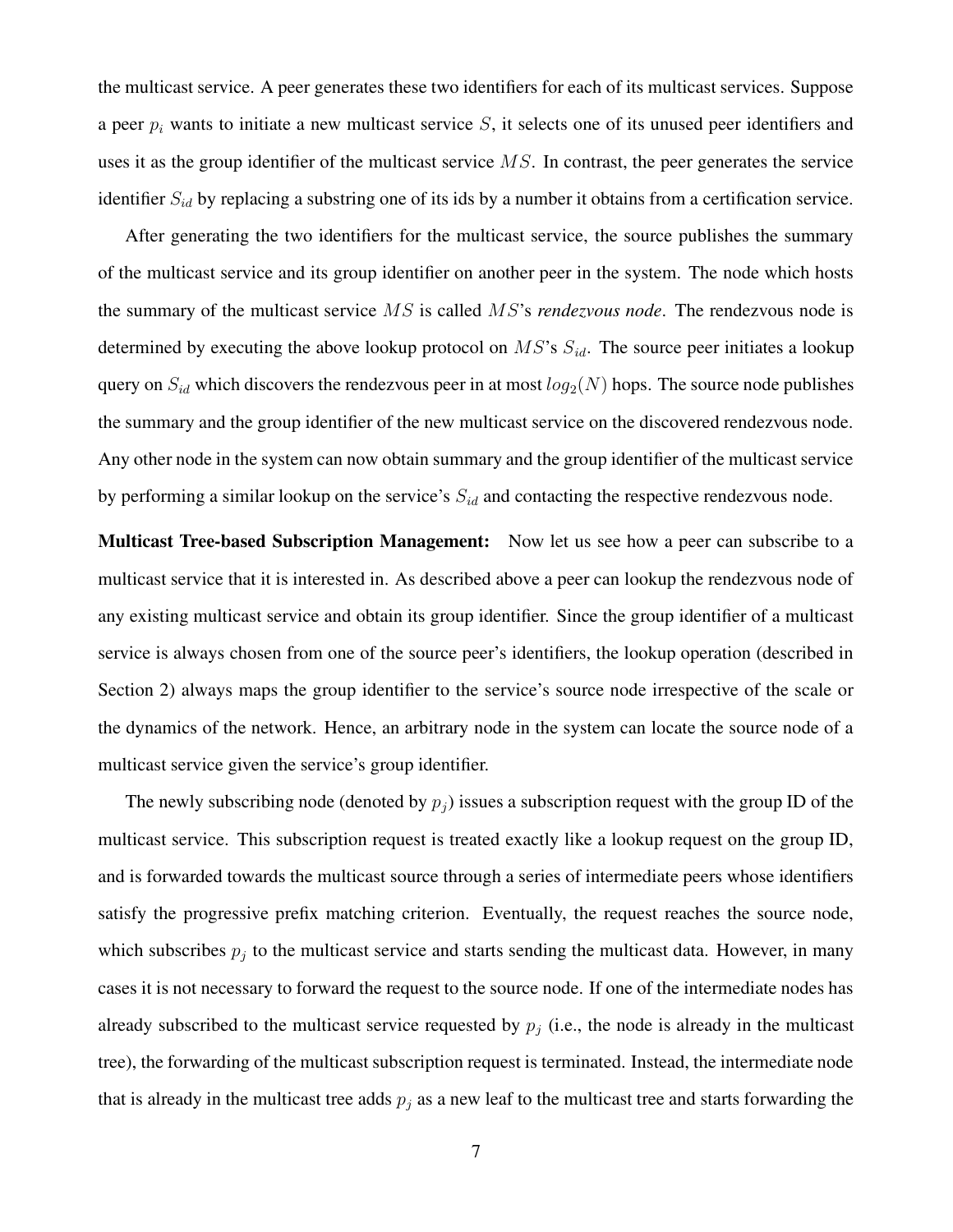messages of the multicast services to  $p_j$ . Thus, we see that each subscription request adds one or more edges into the multicast tree. Conversely, the multicast tree is pruned through analogous operations when nodes *unsubscribe* from the respective multicast service (Zhang et al., 2004).

**Dissemination of Multicast Payload:** The source of a multicast service uses the corresponding multicast tree for delivering the multicast data to all the subscribers. It injects the data at the root of the multicast tree, which then gets disseminated through the tree and reaches all the subscribers.

#### **2.3 Limitations of the Basic End System Multicast**

The above ESM scheme has three limitations that can hinder its performance. These limitations need to be adequately addressed in order to ensure scalability, efficiency, and reliability of the ESM.

The first limitation arises from the mismatch between the P2P overlay network and the underlying physical network, which has been well studied in prior literature (Ratnasamy et al., 2001a; Rowstron and Druschel, 2001; Xu et al., 2003b). In most generic P2P networks (including the basic PeerCast network), the indexing techniques and the routing schemes are completely independent and oblivious to the underlying network structure. Hence, communications in these networks are likely to be very inefficient in terms of the physical network routes traversed by individual messages.

The overlay-underlay mismatch manifests in the following manner. The multicast tree that is constructed at the logical level can be very inefficient in terms of the physical network connections. Consider the multicast tree depicted in Figure 2, wherein six end-hosts located in three states participate in an ESM overlay. Node WA 1 serves as the multicast root and all others are subscribers. Since the multicast tree is constructed without considering the physical network, the multicast messages have to travel from WA 1 (located in Washington) to GA 2 (located in Georgia) and then again traverse the link from GA 2 to WA 2. Thus, the multicast messages have to traverse twice between the east coast and the west coast and three times along the east coast. This not only affects the multicast latency, but also increases the load on the underlying physical network. Instead, if the nodes were to be organized in a tree as shown in Figure 3, the multicast would be significantly more efficient as the multicast messages do not have to traverse to and fro between the nodes located at the two coasts. However, because the basic PeerCast scheme is oblivious to the underlying physical network, it cannot ensure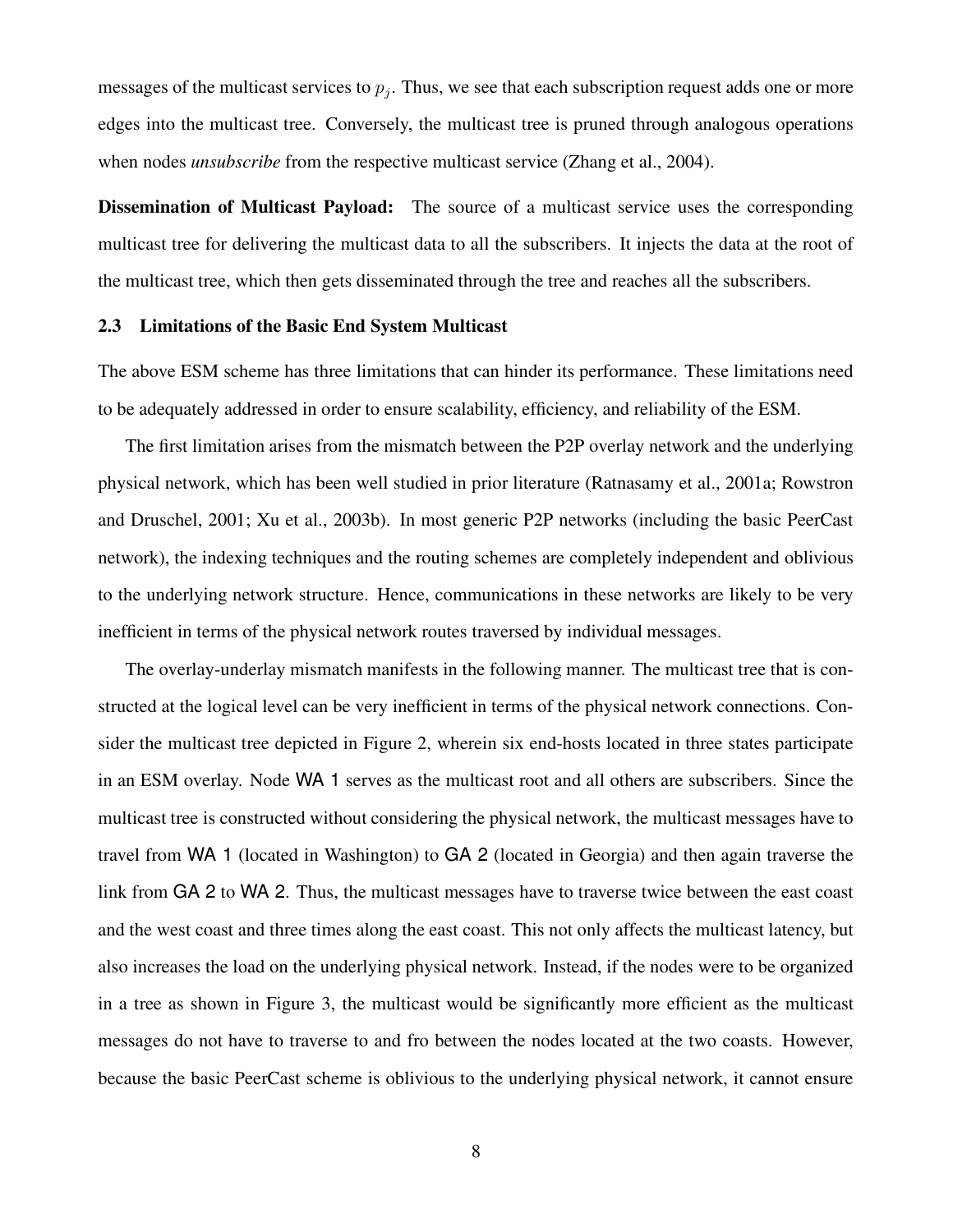

Figure 2: Less efficient multicast overlay topology

Figure 3: A more efficient multicast overlay that groups peers by their network-proximity

The second shortcoming of the basic ESM mechanism isthe load imbalance between the participating nodes. One of the main causes of load imbalance is the heterogeneity in the resource availabilities at various nodes. Ideally, the load on each peer should be proportional to its resource capabilities. This prevents nodes from becoming bottlenecks, thereby improving the efficiency and dependability of the system. Therefore, it is essential to augment the basic ESM multicast scheme with techniques that distribute the multicast load among the various nodes in the system in accordance with their resource availabilities.

The third limitation of the basic ESM multicast scheme is that its re-subscription-based mechanism to repair damaged multicast trees are often ineffective. This drawback becomes especially pronounced when the P2P network is highly dynamic, which is the case in most P2P systems. Therefore, we need to design mechanisms that can guarantee reliability of the PeerCast system, even when the P2P network exhibits considerable churn.

The remainder of this paper is dedicated to the design of effective and efficient mechanisms to overcome each of the above limitations of the basic PeerCast scheme.

## **3 Network Aware Multicast Tree Construction**

Our discussion in Section 2 highlighted the need and importance of taking the physical network locations of the nodes into consideration while multicast tree. However, developing multicasting mechanisms that are sensitive to the physical network locations of the nodes poses two significant research challenges. The first challenge is to device techniques for accurately estimating the relative locations of the nodes in the physical network. Due to the decentralized and highly dynamic nature of the PeerCast network, it is not possible to maintain a complete global view of the overlay network or the underlying physical network. The second major challenge is to incorporate the network position awareness into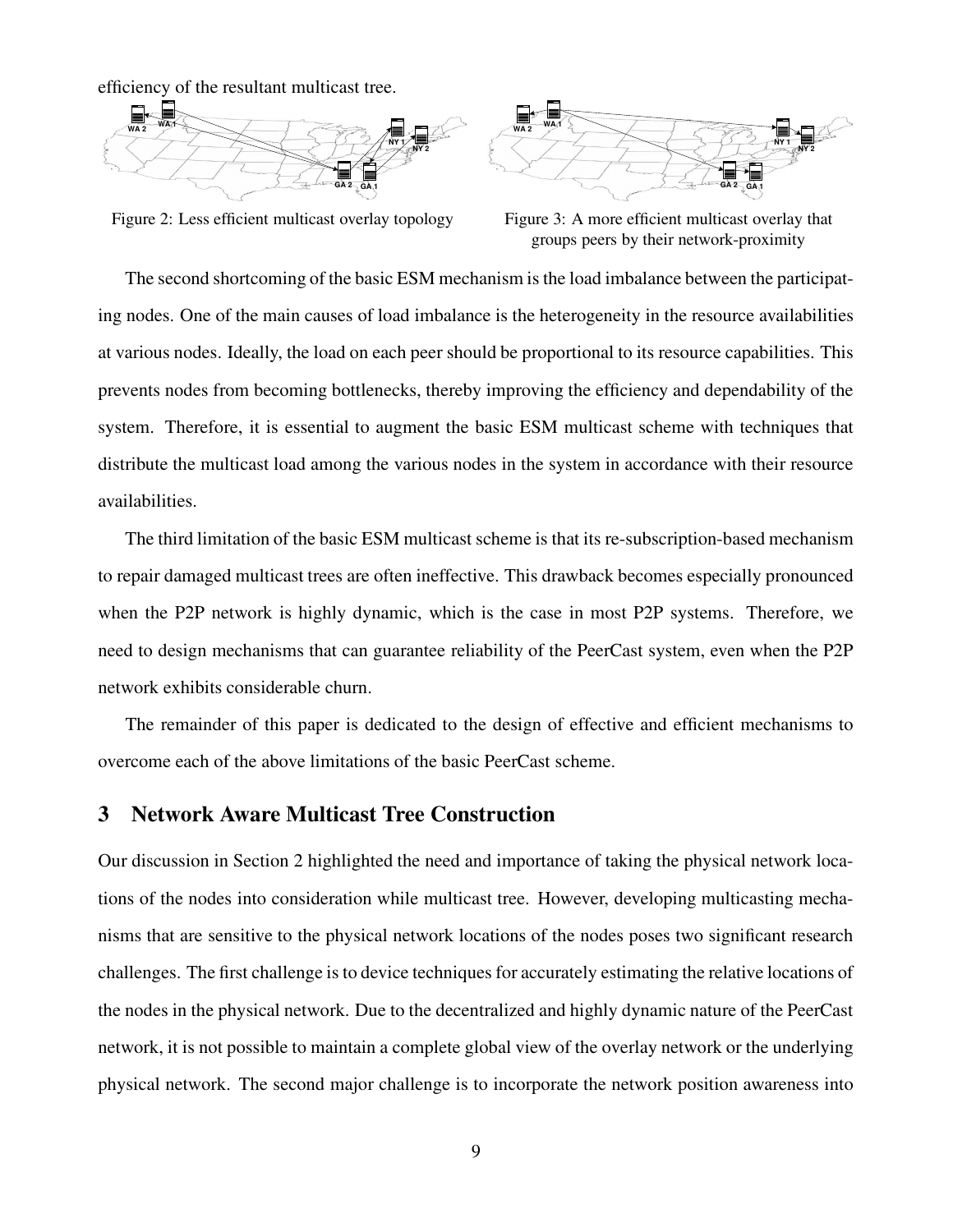the decentralized framework of the ESM multicast tree construction framework.

Prior works such as Pastry (Rowstron and Druschel, 2001) and CAN (Ratnasamy et al., 2001a) have explored various techniques improve the network awareness of P2P systems. In Pastry (Rowstron and Druschel, 2001), peers probe the network neighbors and carefully select entries to fill their routing tables. A list of network neighbors is setup along with the routing table to accelerate the routing. However, the Pastry approach suffers from two major problems. First, its assumption about the triangular inequality properties in the IP network may not always hold. Second and more importantly, due to *logarithmic routing deterioration* (Xu et al., 2003b), the benefits obtained by this scheme might be extremely limited. The CAN system (Ratnasamy et al., 2001a) tries to map a peer into the CAN identifier space by its network coordinate information. This approach may introduce uneven identifier distribution in CAN hypercube space, thus resulting in some routing paths that are of poor quality.

We now explain our approaches to address the above twin challenges. The PeerCast system includes an Internet landmark-based technique for estimating the relative locations of the peers in the network. Conceptually, Internet landmarks (landmarks, for short) (Dabek et al., 2004; Ng2003, ; Tang and Crovella, 2003) are a set of few key Internet hosts that serve as a frame of reference for determining the relative position of any other node on the Internet. An arbitrary node measures the round trip time to each of these landmarks and uses these values to determine its relative location in the physical network.



Figure 4: Landmarks-based peer ID generation − The two peers construct their landmark vectors by measuring their distances to each landmark node. The peers IDs are generated based upon the respective landmark vectors

Concretely, let us denote the landmark set as  $\{B_1, B_2, B_3, \ldots, B_n\}$ . When an end-host joins the network, it obtains the landmarks set through the bootstrapping service. An end-host measures its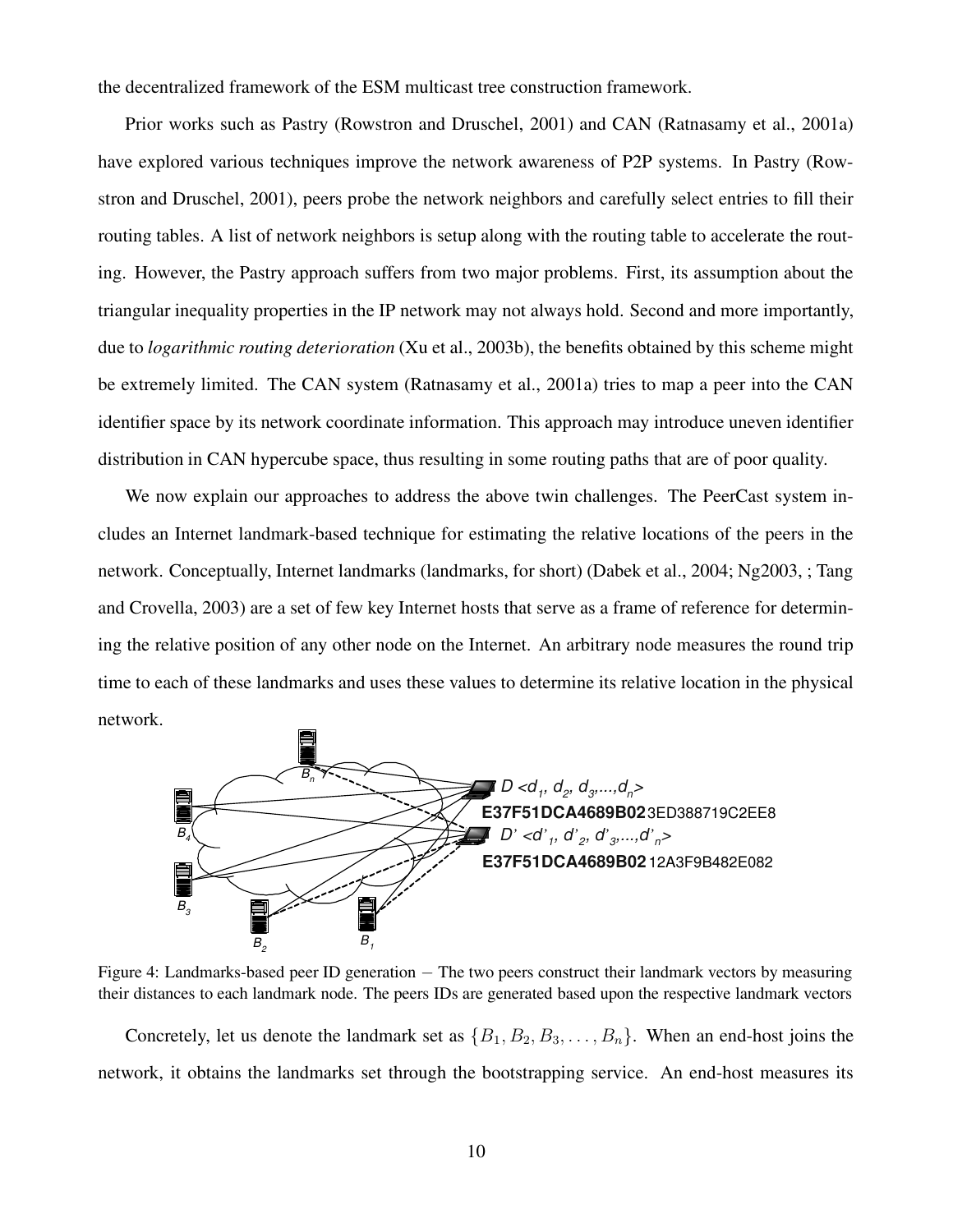distance (round trip time (RTT)) to the given set of landmark points and records the results in a vector  $D < d_1, d_2, d_3, \ldots, d_n >$ , which we refer to as its *landmark vector*. The intuition behind using landmarks vectors is that the end-hosts that are close to one another will have similar landmark vectors as their probing packets are more likely to traverse through similar network routes to reach each landmark point.

Designing completely decentralized multicast tree construction techniques that seamlessly utilize the above information about relative locations of nodes is a more difficult challenge. Observe that the multicast tree construction technique of the basic PeerCast scheme is fully decentralized. While retaining this core decentralized structure of the basic ESM mechanism, we augment it with two unique techniques so that the resultant multicast tree is sensitive to the relative locations of the nodes thereby optimizing the communication costs.

The first technique is a novel landmarks-signature scheme which embeds network position information of each node into its identifier. Recall that the three operations of the basic PeerCast scheme, namely publishing the multicast service, managing the multicast subscriptions and disseminating the multicast payload, are directly dependent upon the identifiers of the nodes in the P2P network. By embedding network position information into the node identifiers, we attempt to ensure that the generated multicast tree is efficient in terms of the communications costs. The basic idea is to allocate identifiers such that the peers that are close in terms of their locations in the physical network would have numerically closer peer identifiers. Specifically, an arbitrary peer  $p$  sorts its landmark vector and creates a list of landmark IDs that is ordered by the landmarks' RTT values to  $p$ . We utilize this ordered list of landmark nodes to capture the relative location of the peer  $p$  in the physical network. Concretely, the peer p encodes the ordered list of landmark node IDs into a binary string to obtain its *landmark signature*. All the peers in the system generate their landmark signature in an identical fashion. Since peers that are located in close network proximity tend to have similar landmark vectors, their landmark signatures would be similar too. Thus, by comparing the landmarks signature of two nodes one can infer their proximity within the network.

One question that arises is: *why not use the landmark signature of a peer as its identifier?* However, previous studies have shown the importance of preserving enough randomness of the identifier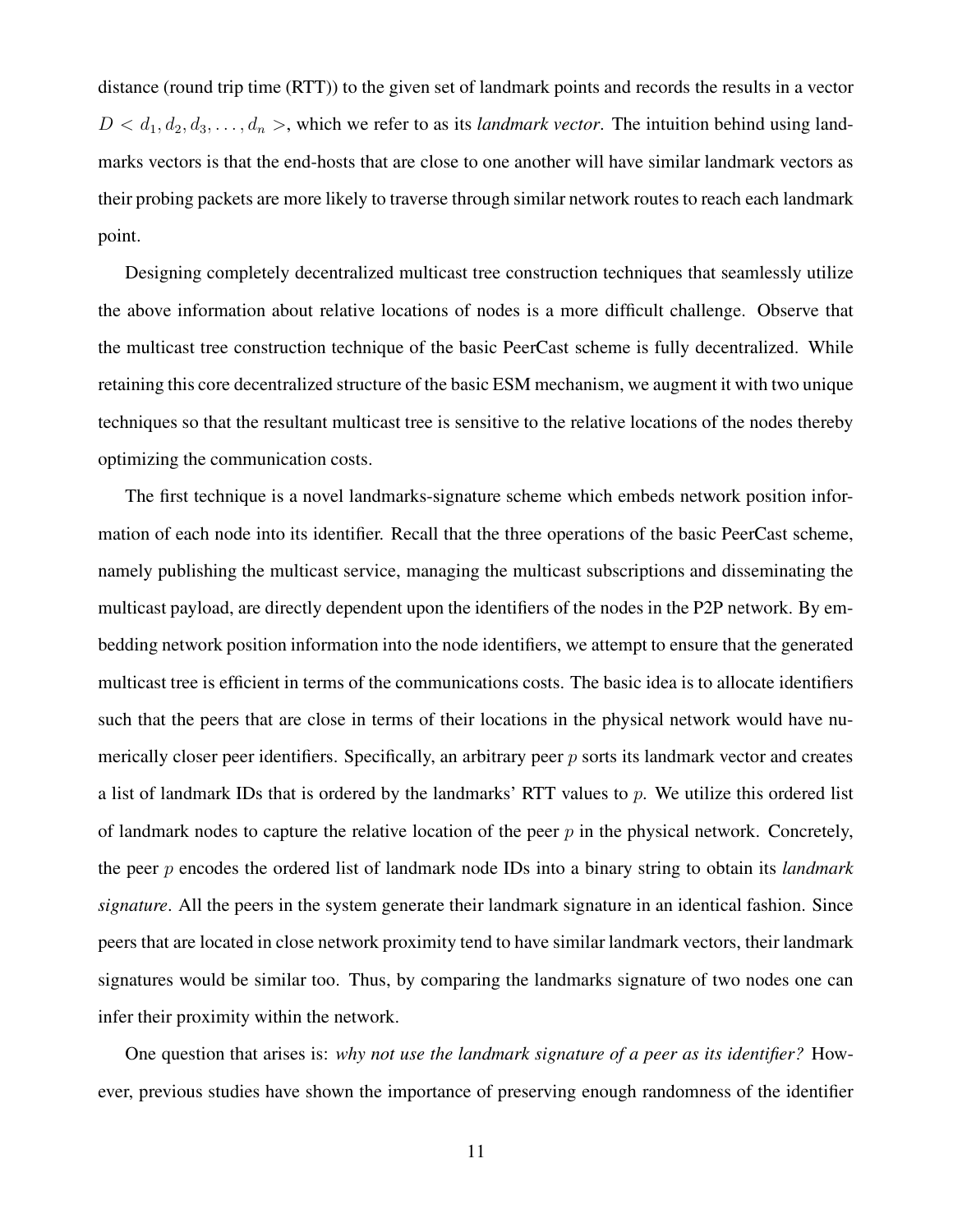distribution (Xu et al., 2003b). Hence, we see that the identifiers of nodes have to satisfy two conflicting requirements. On the one hand they should encapsulate the node's position information, but on the other, they should also have enough randomness. We balance these conflicting requirements as follows. Upon entering the network, a new peer generates its identifiers using the normal identifier generation functions such as MD5 and SHA-1. Further, it also measures its distance to various landmarks and generates its landmarks signature. Now, it replaces a substring of the generated identifier with the landmark signature at a certain offset. We call this offset as the *splice offset*. Its value is a system parameter that could be tuned according to the overlay population. The modified identifiers now contain information that can be used to identify the network location of the new peer while preserving randomness to some configurable degree. Figure 4 illustrates the landmark signature scheme for peer identifier generation. The two peers probe the landmark nodes and construct their landmark vectors. They generate their peer identifiers based on their landmark vectors. The part of the peer identifier that is in bold font represents the landmark signature of the peer. Observe that this part is identical for both peers indicating that they are in close network proximity.

The peer identifiers can be used to cluster the peers based on their network proximities. Suppose the splice offset is set to l digits. We can now envision the leading l digits (ld bits) before the splice offset to randomly partition the identifier space into  $2<sup>ld</sup>$  *buckets*. Hence, the peers from the same network locality are uniformly scattered into these identifier buckets. The Peers that are in close network proximity are still clustered together within each bucket by their landmark signatures. But they will not occupy a large continuous P2P identifier segment. The advantage of this approach is that it reduces the probability of the P2P network getting partitioned by the network domain level failures, which would force a large number of peers to depart at the same time.

The peer clustering improves the multicast performance as follows. In our scheme, the peers that are close to one another have similar identifier prefixes. But due to the splice offset, these peers may be in different buckets. When a subscription request is forwarded among a set of peers sharing the same prefix, there is a high probability that this request is forwarded among physical network neighbors that are in different buckets. Thus, when we build the multicast tree using the lookup method of PeerCast P2P protocol, we seamlessly achieve higher efficiency at the top portion of the multicast tree. This is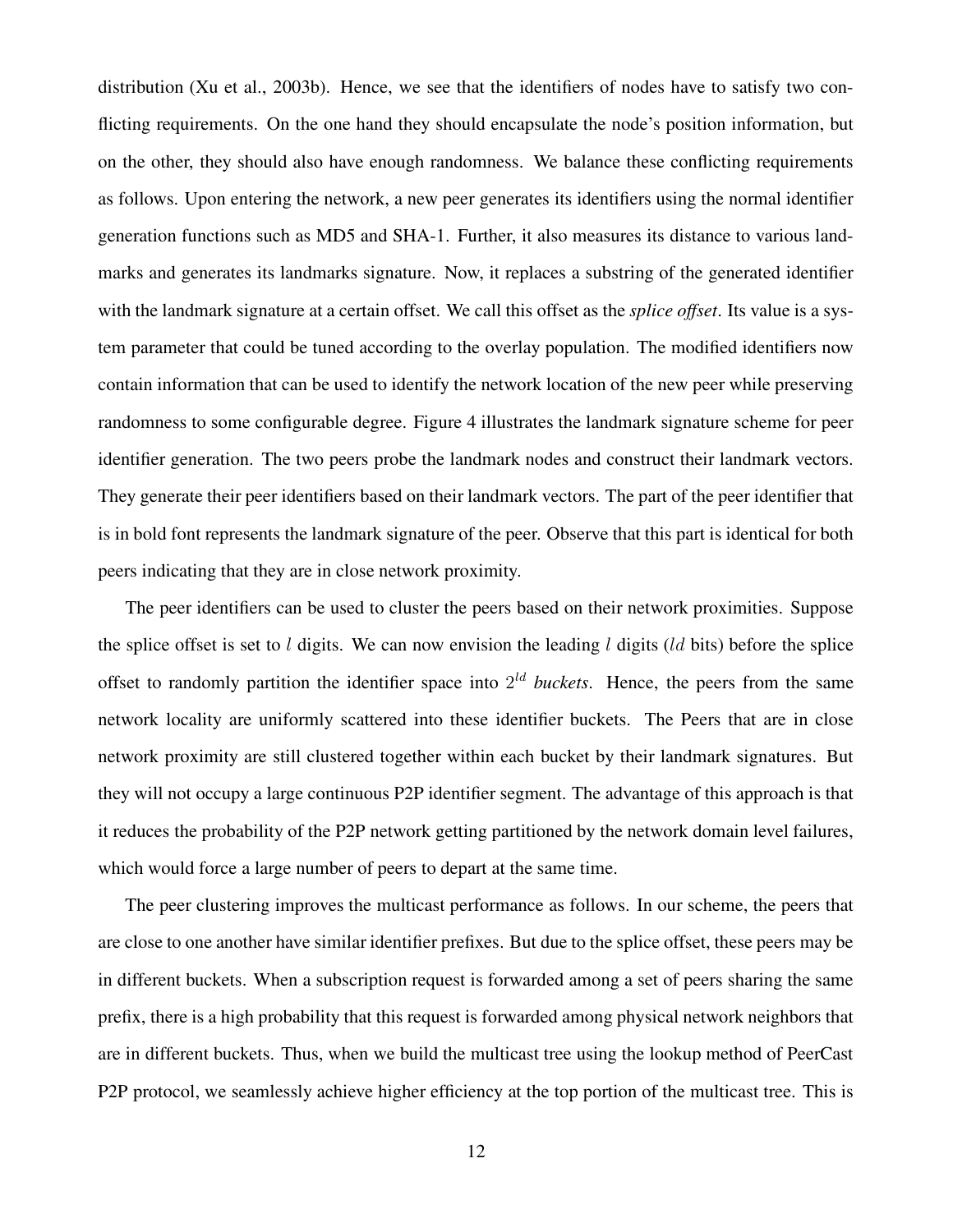because the nodes located at the top of the tree share longer identifier prefixes with the multicast root node.

While our landmark signature technique improves the efficiency of the top portion of the resultant multicast tree, enhancing the efficiency of the bottom portion (portion near the leaves of the tree) requires additional mechanisms. Towards this end, we develop our second technique called *neighbor lookup*. As the name suggests, each peer initiating or forwarding a subscription request will first query its P2P network neighbors to see if they are already in the requested multicast tree. The closest neighbor in the multicast tree is chosen as the *potential parent*. To avoid looping of the subscription request among neighbors, a peer compares its distances to its potential parent and the parent of the potential parent. The subscription request will be forwarded to the closer of the two. The neighbor lookup is essentially a local operation in PeerCast, because P2P neighbors frequently exchange status information to maintain the integrity of the P2P routing tables. Thus, a peer can learn the subscription statuses of its P2P neighbors by checking its local cache.



Figure 5: Constructing efficient multicast trees through landmark signature and neighbor lookup techniques

Figure 5 illustrates the neighbor lookup technique. Before forwarding the subscription request to the next hop peer that satisfies the prefix matching, peer  $p_i$  first checks if its neighbor has already joined the multicast group. It finds that peer  $p_h$  is in the multicast tree and chooses it as its potential parent. Similarly, peer  $p_l$  subscribes to its physical network neighbor  $p_k$ .

Our landmarks signature scheme ensures that a node present in a peer's neighbor list is also close to the peer in the physical network. Thus, in the multicast tree constructed using neighbor lookup technique, end-hosts close to one another are grouped together. One peer in each group (the darker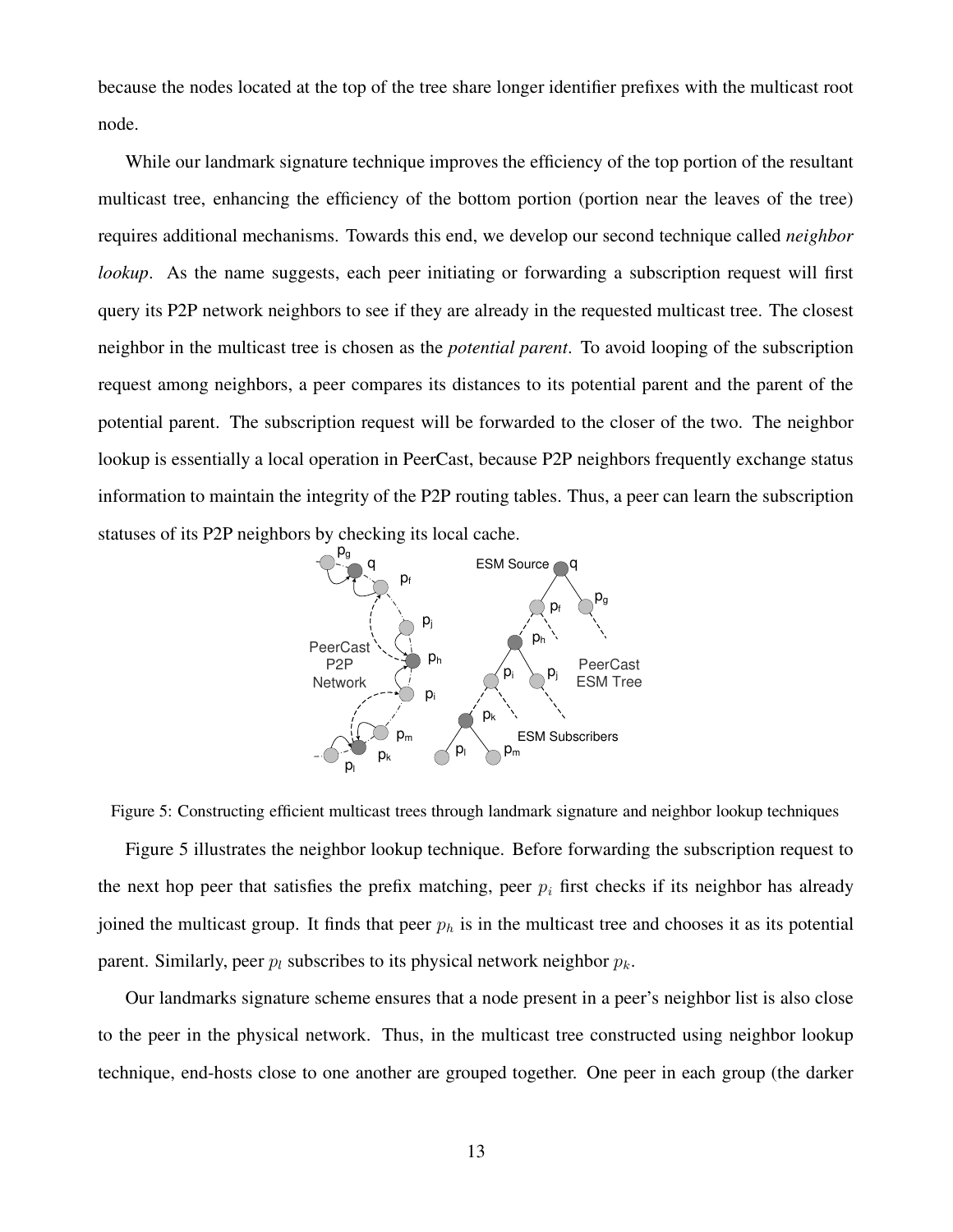nodes in Figure 5) serves as the parent of other peers (the lighter nodes in Figure 5), and forwards the multicast payloads to them. Because the unicast links among network neighbors usually have higher bandwidth and lower latency, we improve the efficiency of the multicast tree and reduce the number of IP packets traversals in the underlying network.

An important challenge for all schemes that use network proximity information for optimizing system performance is the constant transience of the underlying IP network links. The bandwidth of these links change, sometimes drastically. Thus, the landmark signature may no longer accurately reflect the current network conditions. PeerCast system incorporates two mechanisms to counter this challenge. First, the individual peers periodically monitor their bandwidth availabilities. If the bandwidth availability of a peer is considerably less than any of its children in the multicast tree, the peers undergo a local reorganization of the multicast tree, whereby the child node with higher bandwidth is promoted up the multicast tree. We call this mechanism virtual node promotion. Section 5 provides a detailed description of the this mechanism. Second, the peers also periodically probe the landmark nodes and recompute their landmark signatures. If a peer observes a significant change in its landmark signature, it rejoins the PeerCast P2P overlay with its new landmark signature. This would insert the peer into a different identifier segment which will ensure that the node will be placed closer to its physical network neighbors.

## **4 Reliability in the PeerCast System**

In the context of application-level multicast systems, reliability has two related but distinct meanings. First, it can refer to the availability of multicast services in resilience to the volatile nature of end hosts. Alternatively it can also refer to the reliable delivery of multicast content from content provider to receivers via multiple hops of unicast IP links.

In designing PeerCast, our focus has been on ensuring high availability of multicast services by providing resilience to the end hosts dynamics. We believe that the reliable delivery of application content should be addressed by incorporating failure resilience and fault tolerance mechanisms both at the transportation layer and at the application layer. PeerCast is designed to be a middleware that uses the existing transport layer infrastructure for supporting various applications require a content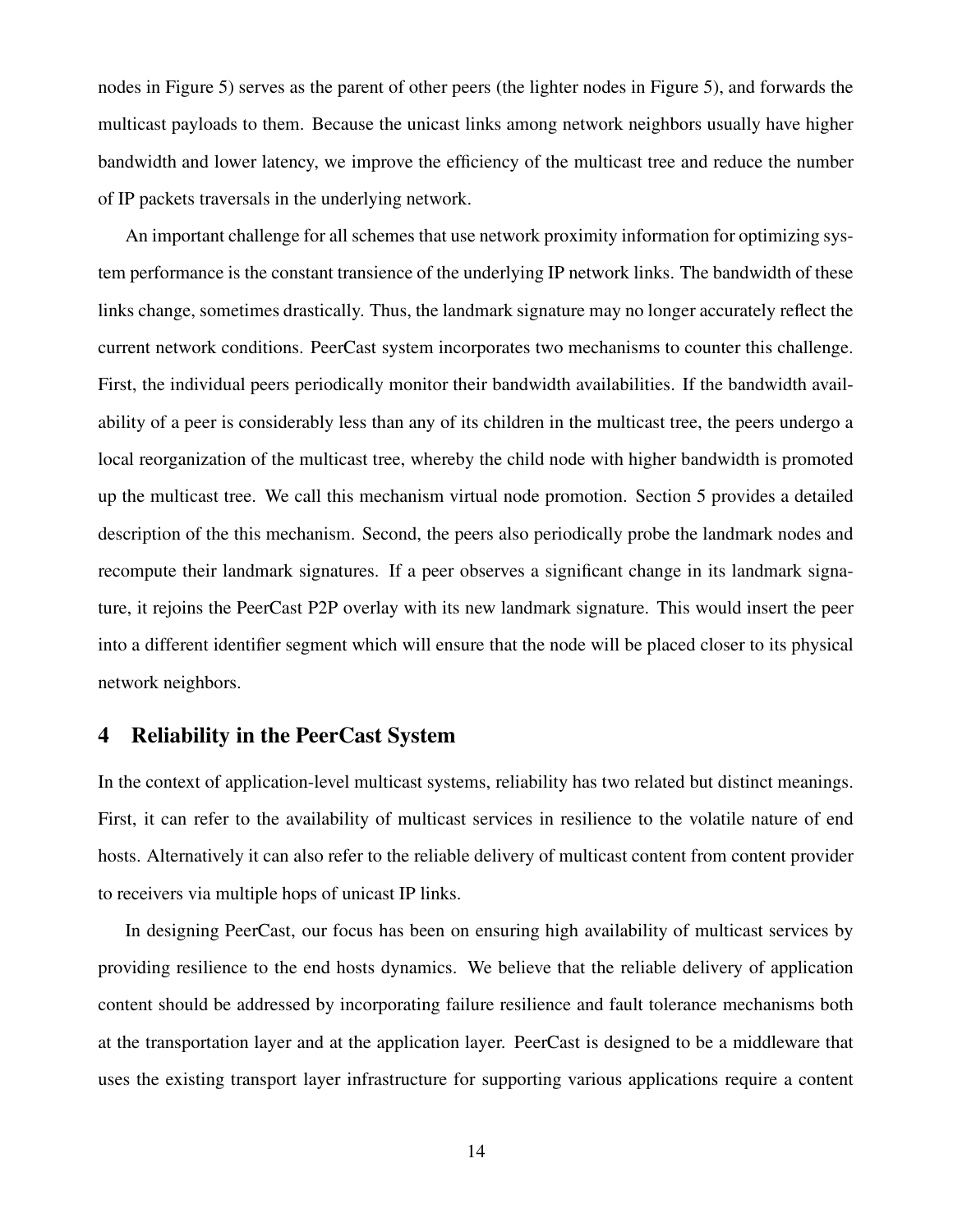distribution spanning tree composing of IP unicast links.

In the PeerCast system, a failure is represented by the interruption in the multicast service to the nodes. It is typically caused by the exit of one or more peers in the system. Node exits can be of two types. A node might *gracefully depart* from the system, in which case the departing peer notifies the other peers about its departure. In contrast, a *failure* is a disconnection of a peer without notifying the system. This can happen due to a network problem, computer crash, or improper program termination. Failures are assumed to be detectable (a fail-stop assumption), and are captured by the PeerCast P2P protocols neighbor list polling mechanisms. The nodes in the P2P network periodically poll the peers in their neighbor list. If a peer does not answer to two consecutive polling messages, it is presumed to have failed. The polling periods are carefully adjusted to ensure that a peer does not receive all the poll messages at the same time. Irrespective of how a node exits, the mechanisms to handle its exit are similar.

One possible way to handle node exits would be to require the peers whose multicast service has been disrupted to re-subscribe to their respective multicast service (Castro et al., 2002). This is in fact a fall-back option in PeerCast. However, this approach has a major drawback; each node exit would trigger re-subscriptions of all its children. This imposes significant overheads on the system. Instead, the PeerCast system incorporates a failure resilience mechanism that is based on the principle of service replication.

#### **4.1 Service Replication Scheme**

The main idea is to consistently replicate the ESM group information of a peer  $p_i$  on a few other peers, so that one of these peers can take over the functionality of sending data to the downstream nodes if the peer  $p_i$  were to exit the network. Our service replication scheme involves two phases. The first phase is right after the ESM group information is established on a peer. Replicas of the ESM group information are installed on a selection of peers. After replicas are in place, the second phase keeps those replicas consistent as end-system nodes join or leave the ESM group.

In our scheme, the group information of a peer  $p_i$  participating in a multicast group G is replicated on a set of peers denoted as  $ReplicationList(G, p_i)$ . We refer this set as the replication list of peer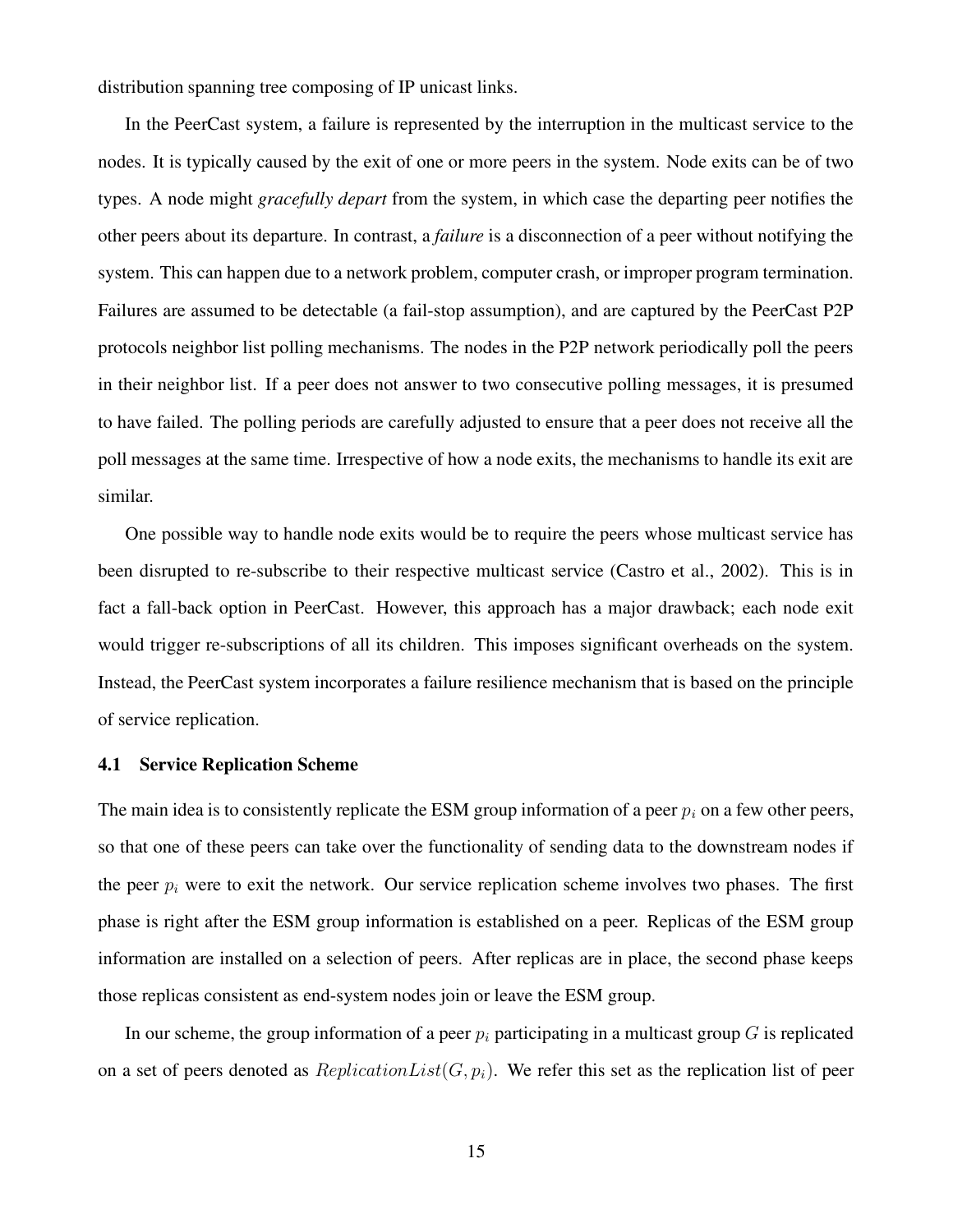

Figure 6: Multicast Service Replication  $-p_i$  replicates its group information on four other nodes. The parent node activates  $p_k$  when  $p_i$  fails

 $p_i$  with respect to the group G. The size of the replication list is called the replication factor  $(r_f)$ , and is a tunable system parameter. To localize the operations on the replication list, we construct the replication list from the neighboring peers of node p, which implies that  $r_f \leq 2 \times r$ .

For each ESM group G in which a peer  $p_i$  is actively participating,  $p_i$  forwards the replication list  $ReplicationList(G, p_i)$  to its parent peer  $parent(G, p_i)$  in group G. Once  $p_i$  departs from group G, its parent peer  $parent(G, p_i)$  will use  $ReplicationList(G, p_i)$  to identify another peer  $p_k$  to take over the ESM multicast forwarding functionalities of  $p_i$ .  $p_k$  uses the group information that  $p_i$  installed on it to carry out the ESM forwarding for group q. We say that  $p_k$  is *activated* in this scenario. Upon activation  $p_k$  uses its neighbor list  $NeighbourList(q, j)$  to setup the new replication list ( $ReplicationList(G, p_k)$ ), and then forwards it to the parent node. Figure 6 illustrates the multicast service replication scheme when  $r_f$  is set to 4.

Observe that the subscription process of a peer can be accelerated by using the combination of the neighbor lookup technique and the service replica information that may have been installed in its neighborhood.

**Replica Management:** Since the overlay network is dynamic, it is necessary to continuously monitor and manage the replicas in order to maintain the replication factor at the specified level, and to ensure the consistency of the replica. We outline the process of maintaining the replicas when endsystems join or leave the PeerCast system. For the purpose of brevity, we assume that the replication factor  $r_f$  is equal to 2r. However, our scheme can be easily adapted to the scenarios where  $r_f$  is less than 2r.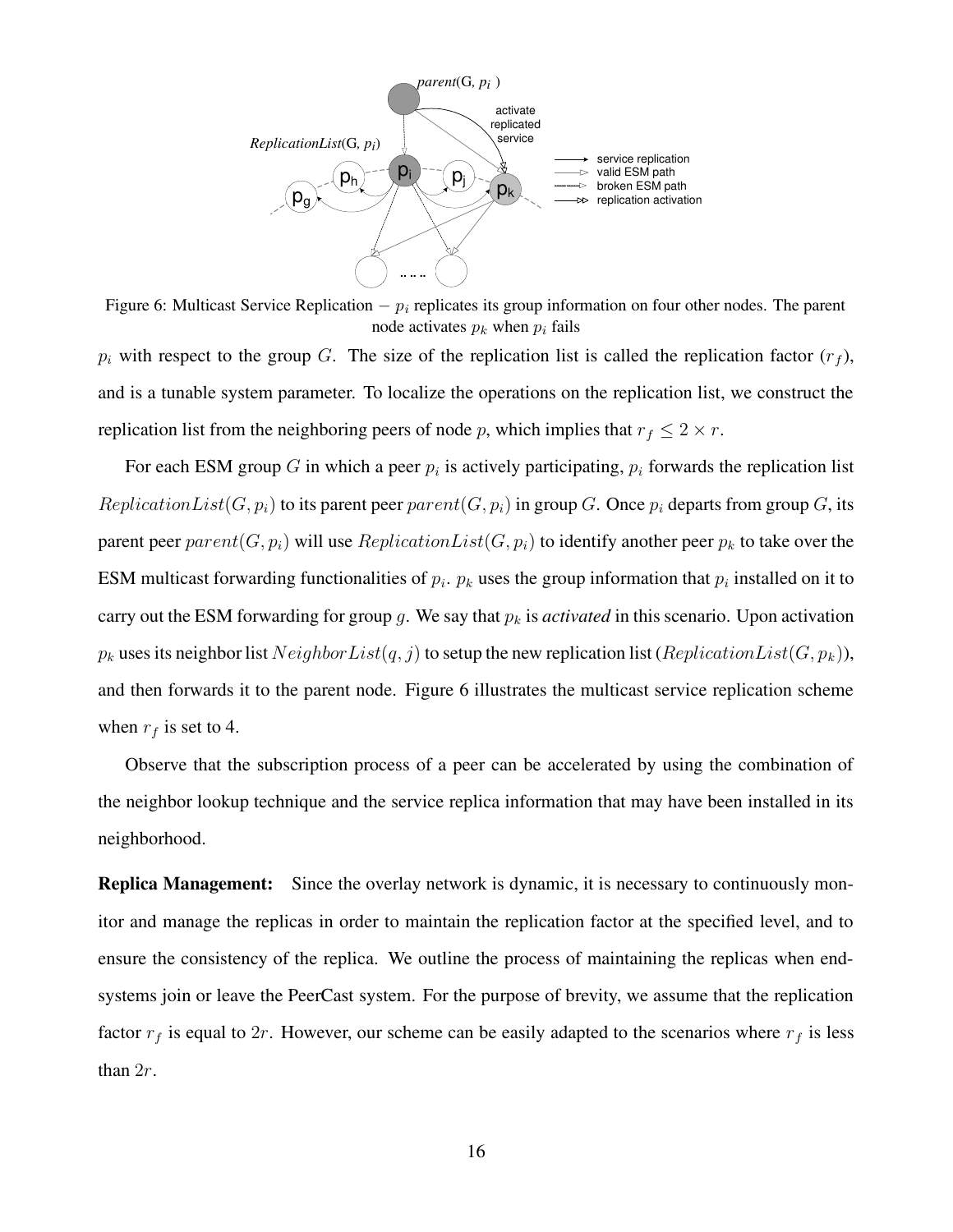Through the PeerCast P2P protocol a peer  $p_i$  can detect the entry and exit of any other peer in its NeighborList. Once such an event happens, an upcall is triggered by the P2P management protocol. The replica management protocol queries the peers in  $NeighbourList(p_i)$  and updates  $p_i$ 's replication list appropriately.

The precise set of update operations that occur depends upon the nature of the event that is detected. However, the objective is to ensure the consistency of the replication list and maintain the replication factor at the desired level. For example, when a node  $p_i$  detects the exit of node  $p_j$ , it removes  $p_j$  from its replication list (if  $p_j$  is present). It may also find an alternate node to host its replica. The updated replication list is sent to  $p_i$ 's parent node. Further,  $p_i$  remove any replica of  $p_j$  that it might be hosting. Analogous operations occur when a new node enters the PeerCast system. The exact protocols are discussed in detail in the technical report (Zhang et al., 2004).

**Updating Replicas.** As end-system nodes subscribe or unsubscribe from ESM groups, their subscription or un-subscription requests will be propagated through the ESM tree and change the group information on some peers. Once the group information of group G is changed on peer  $p_i$ ,  $p_i$  sends its group information to other peers in its replication list.

**Replica Selection Policy:** As mentioned earlier, when a node  $p_i$  exits the PeerCast network, its parent in the multicast tree activates one of the nodes in  $p_i$ 's replication list asking it to handle the forwarding functionalities of  $p_i$ . The choice of the peer to be activated depends upon two factors, namely *peer load factor* and *replication distance factor*. Intuitively, the peer load factor quantifies the willingness of neighboring peer  $p_r$  to accept one more multicast forwarding workload considering its current load. The replication distance factor, on the other hand, is a measure of the network proximity of the peer  $p_r$  to the failed peer  $p_i$ . A utility function called  $ReplicaSuitability$  combines these two factors into a single value (Zhang et al., 2004). The parent of the failed peer  $p_i$  activates the peer in  $p_i$ 's replica list that has the highest  $ReplicaSuitability$  value.

## **5 Load Balancing in PeerCast**

We now describe our techniques to address the third major limitation of the basic ESM scheme, namely the load imbalance due to node heterogeneity. Measurement studies (Saroiu et al., 2002) have shown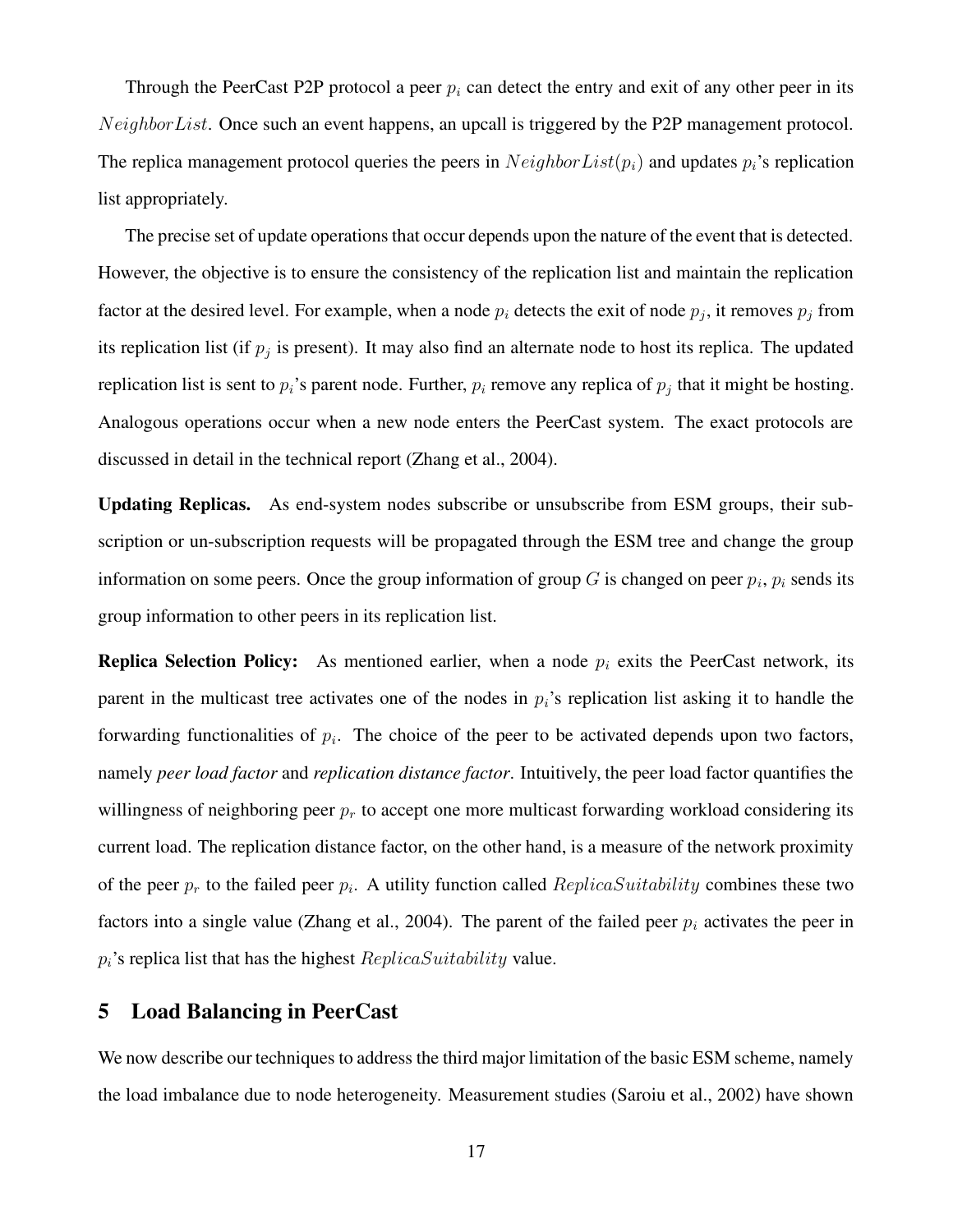that end-hosts exhibit noticeable heterogeneity in large-scale P2P networks. For a distributed system in which end-hosts rely on one another to provide services like end-system multicast, balancing workloads among heterogeneous end-hosts is vital for utilizing the full system capacity and for providing efficient services. One way to address the node heterogeneity problem is to place end-hosts of a P2P network into different service layers depending upon their capabilities. A number of systems have adopted this approach to achieve better performance. For example, KaZaA (Kazaa, 2002) and Gnutella v.0.6 (Gnutella, 2003) have the notions of *super node* and *ultra peer* respectively. Similar strategies have also been proposed for structured P2P networks (Xu et al., 2003a; Zhao et al., 2002b).

However, the above approach has a significant drawback: The predetermined hierarchical system architecture of such schemes introduce vulnerabilities into the overlay network. Usually, nodes at higher levels of the hierarchy do not use the lower level nodes to relay traffic to one another. Rather, the supernodes interact directly with one another. When these supernodes drop out of the network, the overlay network is likely to be partitioned into a number of disconnected smaller networks, thereby leading to large-scale service disruptions.

The PeerCast system adopts an alternative approach. Our approach is based on the concept of *virtual nodes*. A virtual node is a conceptual entity that encapsulates all the functionalities of an individual peer. Each virtual node has its own identifier in the PeerCast system. An actual peer in the PeerCast system is assigned one or more virtual nodes based upon the resource availability at the peer. In other words, an actual peer in our system hosts multiple identifiers and is responsible for performing the functionalities of the corresponding virtual nodes. Thus, our scheme implicitly assigns more workloads to powerful nodes.

The resource availability of a peer  $p_i$ , represented as  $RA(p_i)$ , denotes the resources available for the PeerCast application at  $p_i$ . In the current design of the PeerCast system, the resource availability of a peer  $p_i$  is computed as the weighted sum of three components, namely bandwidth availability, CPU availability, and memory availability. Mathematically,  $RA(p_i) = W_{BA} \times BA(p_i) + W_{CA} \times$  $CA(p_i) + W_{MA} \times MA(p_i)$  where  $BA(p_i)$ ,  $CA(p_i)$  and  $MA(p_i)$  denote the bandwidth availability, CPU availability and the memory availability at  $p_i$  respectively and  $W_{BA}$ ,  $W_{CA}$ , and  $W_{MA}$  denotes the corresponding weights such that  $W_{BA} + W_{CA} + W_{MA} = 1$ . The bandwidth, CPU, and memory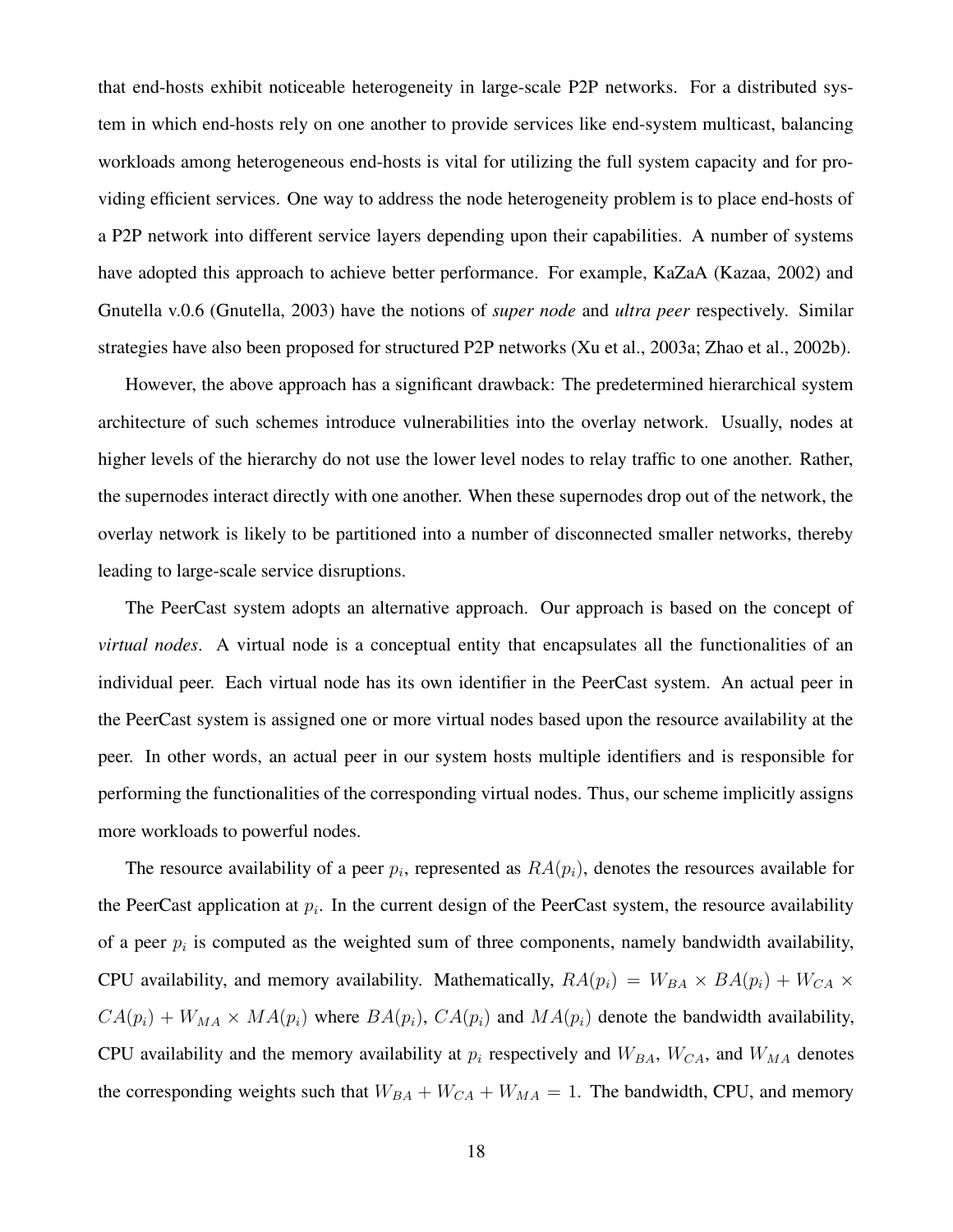availabilities of a peer  $p_i$  may be set by the end-user, or they may be limited by other applications running on  $p_i$ . In either case, the resource availabilities are estimated through techniques similar to those proposed by Gedik and Liu (Gedik and Liu, 2002). The weight of a particular parameter signifies its importance to the overall performance of the application executing on the PeerCast system. Weight assignments can be based upon the specification of the publisher of the contents, and will be passed down to subscribers when they join the multicast tree. For example, when PeerCast is handling an application demanding more bandwidth, the content publisher will set  $W_{BA}$  to a high value.

The PeerCast system incorporates three load-balancing operations:

**Generate Virtual Nodes.** Each end-host joins the PeerCast ESM overlay with a set of identifiers generated with different random seeds. Each identifier represents a virtual node with one unit of resource. Each virtual node maintains its own overlay state information like routing table and neighbor list.

**Subscribe with Virtual Nodes.** An end-host subscribes to a multicast group by starting the subscription process at one of its virtual nodes with an identifier numerically closest to the group identifier  $(g_{id})$ of the service. Statistically, a more powerful end-host should have higher probability to own an identifier that is closer to any service identifier.

**Virtual Nodes Promotion** Our virtual node subscription scheme assigns shorter multicast path to more powerful end-hosts with high probability. However, because our scheme uses randomly generated leading digits to control the distribution of identifiers, there is still a non-negligible probability of a weak end-host owning an identifier that is numerically close to the multicast root. Such a node would be placed closer to the root of the multicast tree. Hence, it would have to serve a large number of subscribers and can become a bottleneck.

In order to mitigate this problem, we design a technique called *virtual node promotion*. In this technique, each node in the multicast tree periodically probes its child nodes. It chooses the child that has the most available resources (child with the maximum value of RA) as its *potential replacement*. Whenever a node detects that its potential replacement has more resources than itself, it informs the potential replacement to subscribe to its parent and informs its children to subscribe to the potential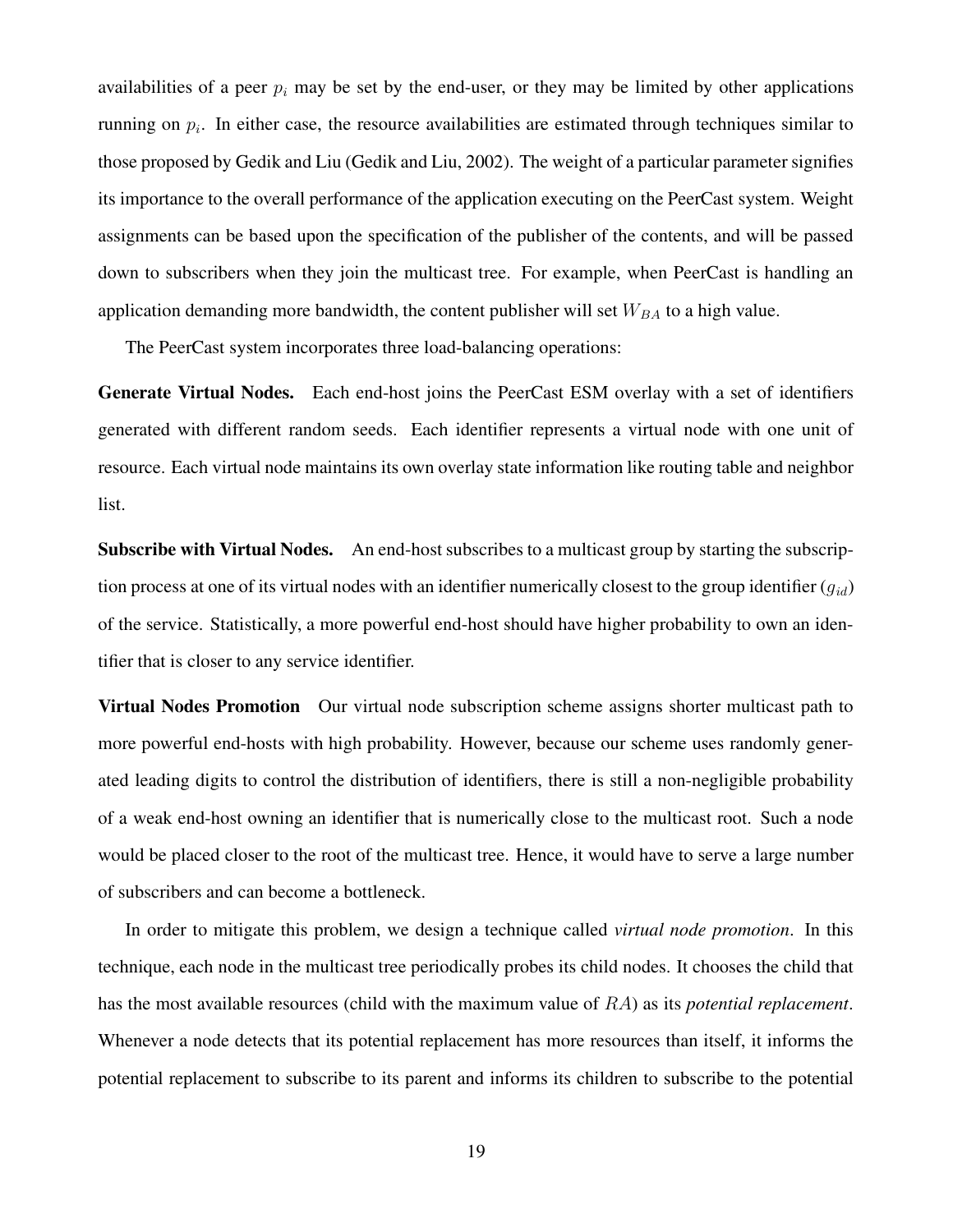replacement. On receiving the promotion notification, the potential replacement will inform its children to subscribe to its current parent. Thus, end-hosts contributing more resources will be gradually *promoted* towards the root of the ESM tree, and they obtain better multicast service than other endhosts. Periodic monitoring of the various resources enables the end-hosts to respond to changes in their resource availabilities by initiating a local reorganization of the multicast tree. Note that the whole process is transparent to the end users.

One of the concerns with the virtual node promotion technique is whether it would adversely impact the physical network locality property of the multicast tree, which would in-turn impact the multicast latency. However, note that our node promotion technique guarantees that the nodes are promoted within a sub-tree of the multicast tree. Our subscription management and multicast tree maintenance protocols ensure that all the nodes in the same sub-tree share the same node identifier prefix with the root node. Since, our landmark-based clustering mechanism provides the property that the nodes sharing the same identifier prefix are more likely to be close to each other in the IP network, the powerful nodes are well contained within certain network proximity, even after being promoted.



Figure 7: Virtual node promotion technique – Node  $p_3$  is promoted by one level since it has more resources than  $p_2$ .

Figure 7 illustrates the virtual node promotion technique. Node  $p_2$  detects that  $p_3$  has more resources than itself, and it initiates the promotion of  $p_3$ .  $p_2$  then becomes a child of  $p_3$ .

## **6 Experimental Results**

We have developed a simulator that implements the mechanisms presented in this paper. We evaluate the PeerCast system with respect to its three unique features. We used the Transit-Stub model from the GT-ITM package (Zegura et al., 1996) to generate a set of network topologies. Each topology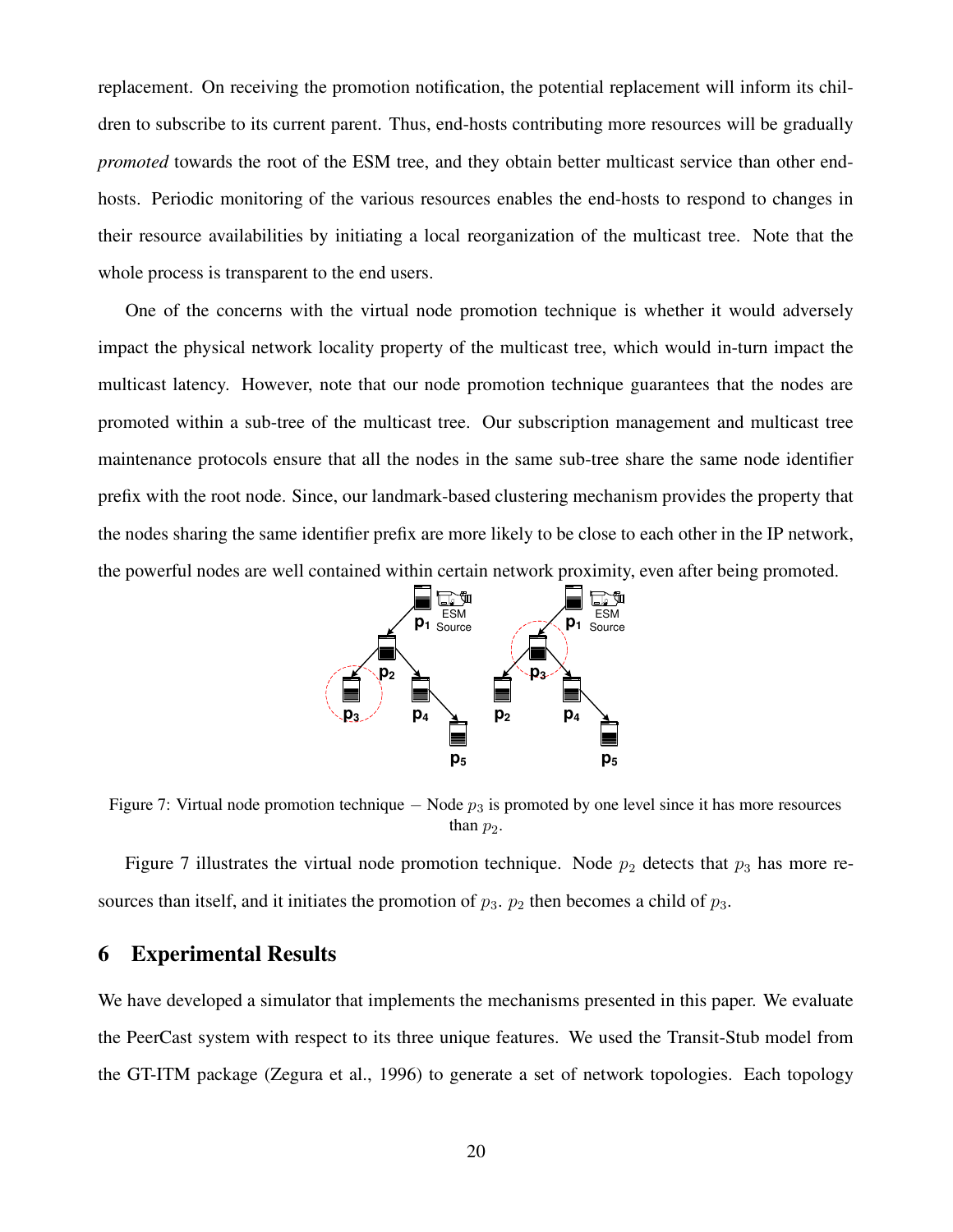consists of 5150 routers and has the same latency setup as those used in the experimental study of SCRIBE (Castro et al., 2002). Concretely, the link latency values are uniformly distributed. The distribution ranges vary according to the type of the links  $-$  (15ms, 25ms) for intra-transit domain links, (3ms, 7ms) for transit-stub domain links and (1ms, 3ms) for intra-stub domain links. We used the routing weights generated by the GT-ITM package to simulate the IP unicast routing. IP multicast systems are simulated by merging the unicast routes into shortest path trees.

### **6.1 Clustering by Network Proximity**

The first set of experiments examines the precision of the landmark signature technique in clustering the end-hosts by their network proximity. We use two metrics for this purpose. *Clustering precision* is defined as the percentage of peers that have physical network neighbors in their local P2P neighbor lists. *Clustering accuracy* is defined as the average number of physical network neighbors in each peer's P2P neighbor list. We simulate the P2P networks with  $1 \times 10^4$  to  $9 \times 10^4$  peers, and set the neighbor list size parameter r to be 8, 12, and 16. The splice offset is set to 1.



Figure 8: Clustering precision the landmark signature technique when *splice offset* = 1

Figure 9: Clustering accuracy of the landmark signature technique when *splice offset* = 1

 $\times 10^4$ 

Figure 8 and Figure 9 plot the experiment results. The results reveal a few interesting facts. First, increasing the value of  $r$  increases the probability that peers find their physical network neighbors in their local P2P neighbor list. Second, the landmark signature scheme can capture the network proximity information with satisfactory precision. Around 95% of the peers have one or more network neighbors in their local neighbor list, when  $r$  is set to 16. Third, larger peer populations increase the precision of clustering because more peers within the same network region join the PeerCast ESM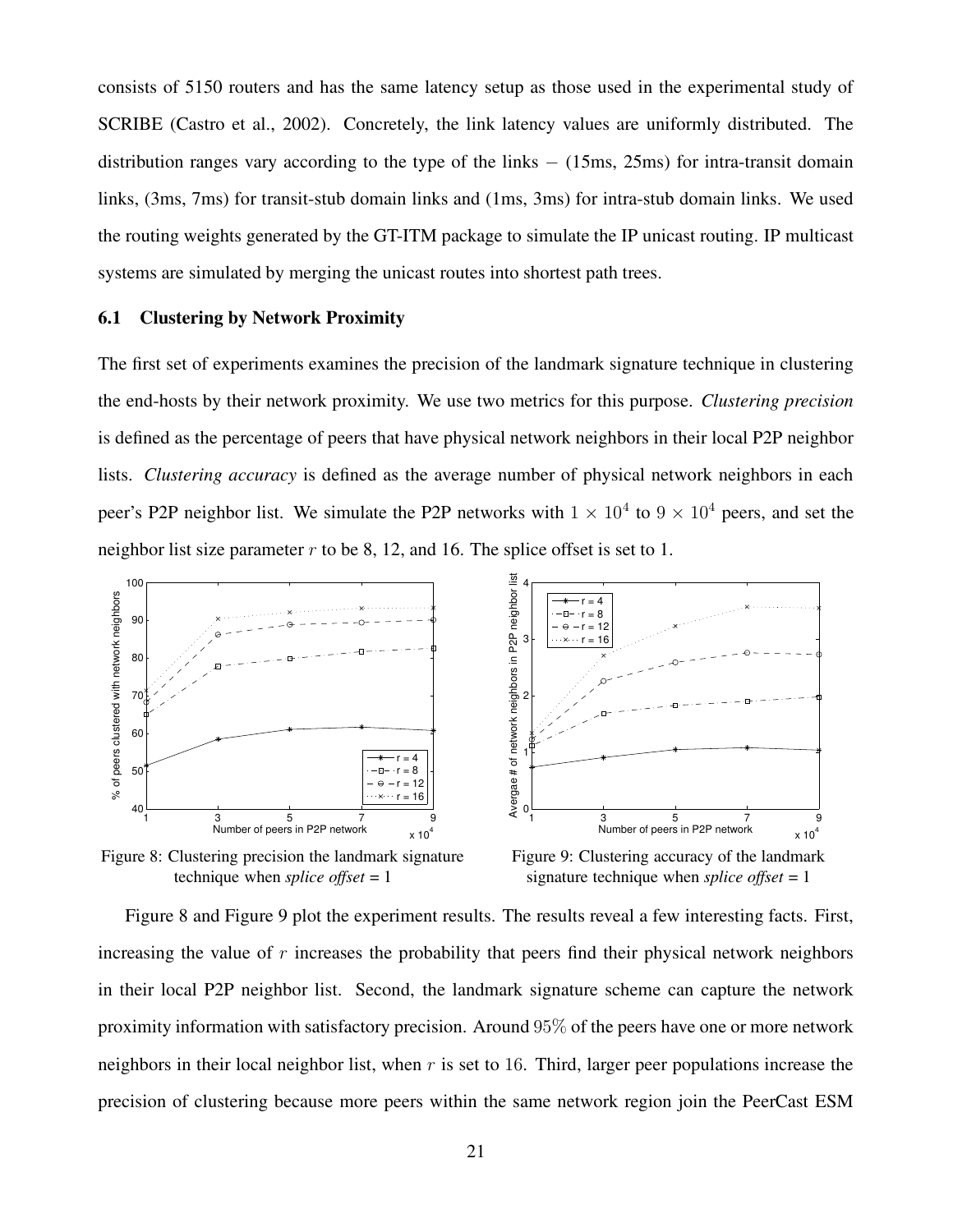overlay.

#### **6.2 Efficiency Multicasting in PeerCast ESM Overlay**

In the next set of experiments, we evaluate the PeerCast system with respect to multicast efficiency. We study three different flavors of the PeerCast ESM system: one without the landmark signature technique, one with only the landmark signature technique, and one with both the landmark signature technique and the neighbor lookup technique. We simulate a P2P network with  $5 \times 10^4$  peers. The number of peers joining the multicast group varies from  $1 \times 10^4$  to  $4 \times 10^4$ . We set the value of neighbor list parameter r to 8 and use 16 landmark points. The splice offset is set to 0, 1, and 2.

The number of landmarks impacts the accuracy of the PeerCast system. In general, the more the landmarks, the better the accuracy. However, as several researchers have reported, when the number of landmarks increases beyond a certain value, the corresponding improvements in accuracy are minimal (Ng2003, ; Ramaswamy et al., 2006). Our decision to use 16 landmarks for the experiments is supported by our previous work as well as the research results reported by other researchers. In the context of our work on cooperative cache group formation for web content delivery, we have shown that the performance of network proximity-based overlay networks stabilize when the number of landmarks is around 15, and further increasing the landmarks set would result in minor improvements of accuracy (Ramaswamy et al., 2006). Ng and Zhang (Ng2003, ) report 15 landmarks are sufficient for their GNP algorithms to predict the network distances among hosts with very high accuracy. Further, we also note that the overheads of having 16 landmarks are not very high; each node in the system needs to send out 16 probe messages and sort a 16-elements vector, which will not consume too much system resources.

#### **6.2.1 Delay Penalty**

We first compare the message delivery latency of IP multicast and PeerCast. Generally, ESM systems have higher multicast message delivery latencies than the equivalent IP multicast systems. This is because of multi-hop message replication and unicast message forwarding. We use the *relative delay penalty* parameter to compare the delivery latencies of the different ESM schemes. The relative delay penalty of an ESM scheme is defined as the ratio of the mean delay incurred by the ESM scheme to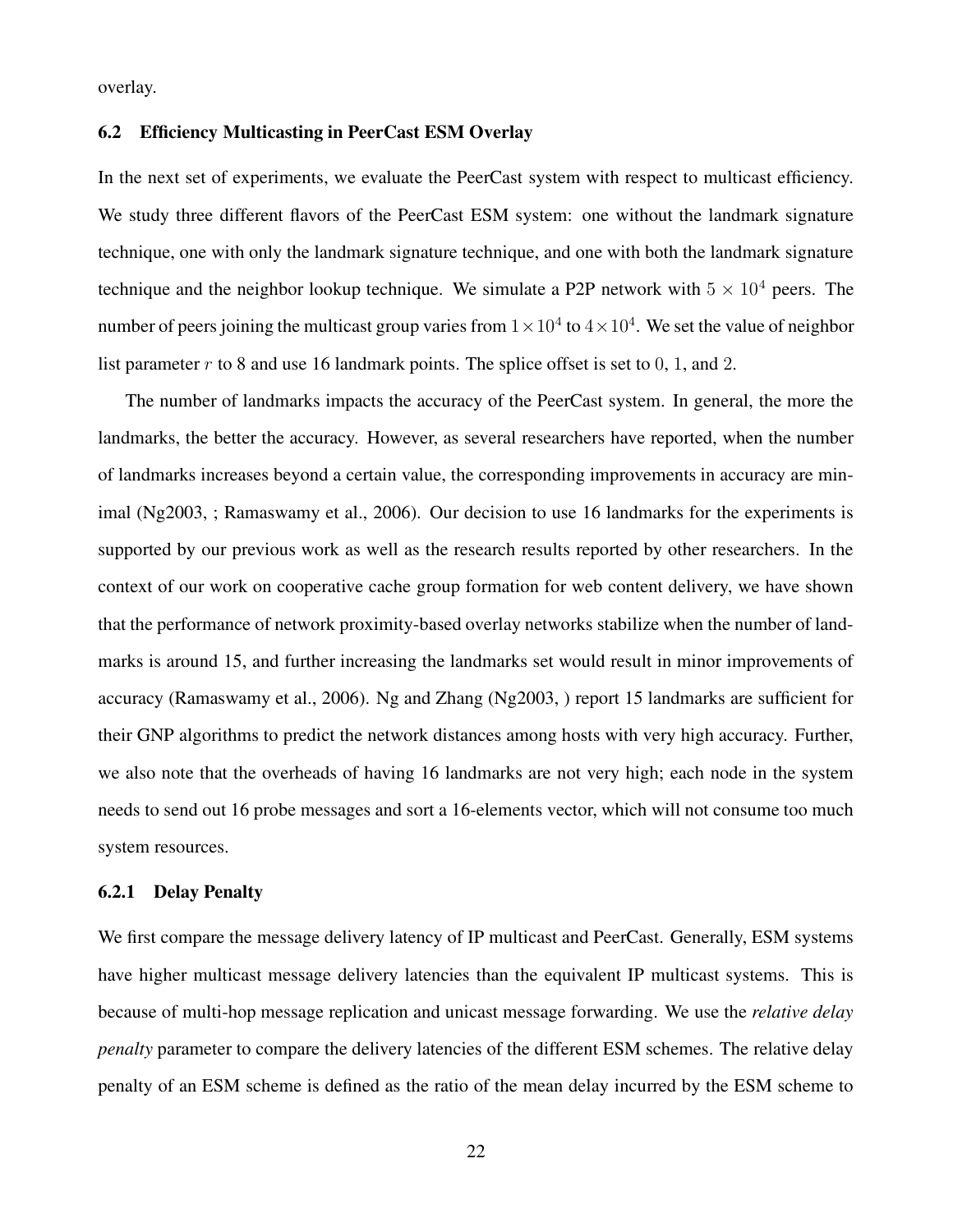

Figure 10: Relative delay penalty when only the landmark signature technique is employed

the corresponding mean IP multicast delay.



Figure 11: Relative delay penalty when both landmark signature and neighbor lookup techniques are employed

In the first experiment of this set (Figure 10), we exclusively study the effects of landmark signature technique on the relative delay penalty. Hence, the neighbor lookup mechanism is disabled. The results show that our landmarks signature technique provides significant benefits with respect to the relative delay penalties. The landmark signature technique combined with our ESM management protocol constructs multicast trees such that the nodes that are closer to the root of a tree are likely to be its neighbors in the underlying network. Thus, our scheme incurs significantly less delay penalty. However, when the splice offset is set to higher values, it increases the randomness of the identifier distribution in PeerCast system, which in-turn impacts the effectiveness of the landmarks signature technique.

Our neighbor lookup scheme requires the peers participating in the subscription forwarding process to first contact their neighbors before routing the request according to the progressive matching criterion. The next experiment (Figure 11) examines whether this has any serious impact on the relative delay penalties of the PeerCast system. The results show that neighbor lookup technique has little effect on the relative delay penalty. Because of the landmark signature technique, the nodes that are grouped by the neighbor lookup mechanism are also neighbors in the underlying physical network. Hence, the communications among them are faster and add little to the overall multicast delay.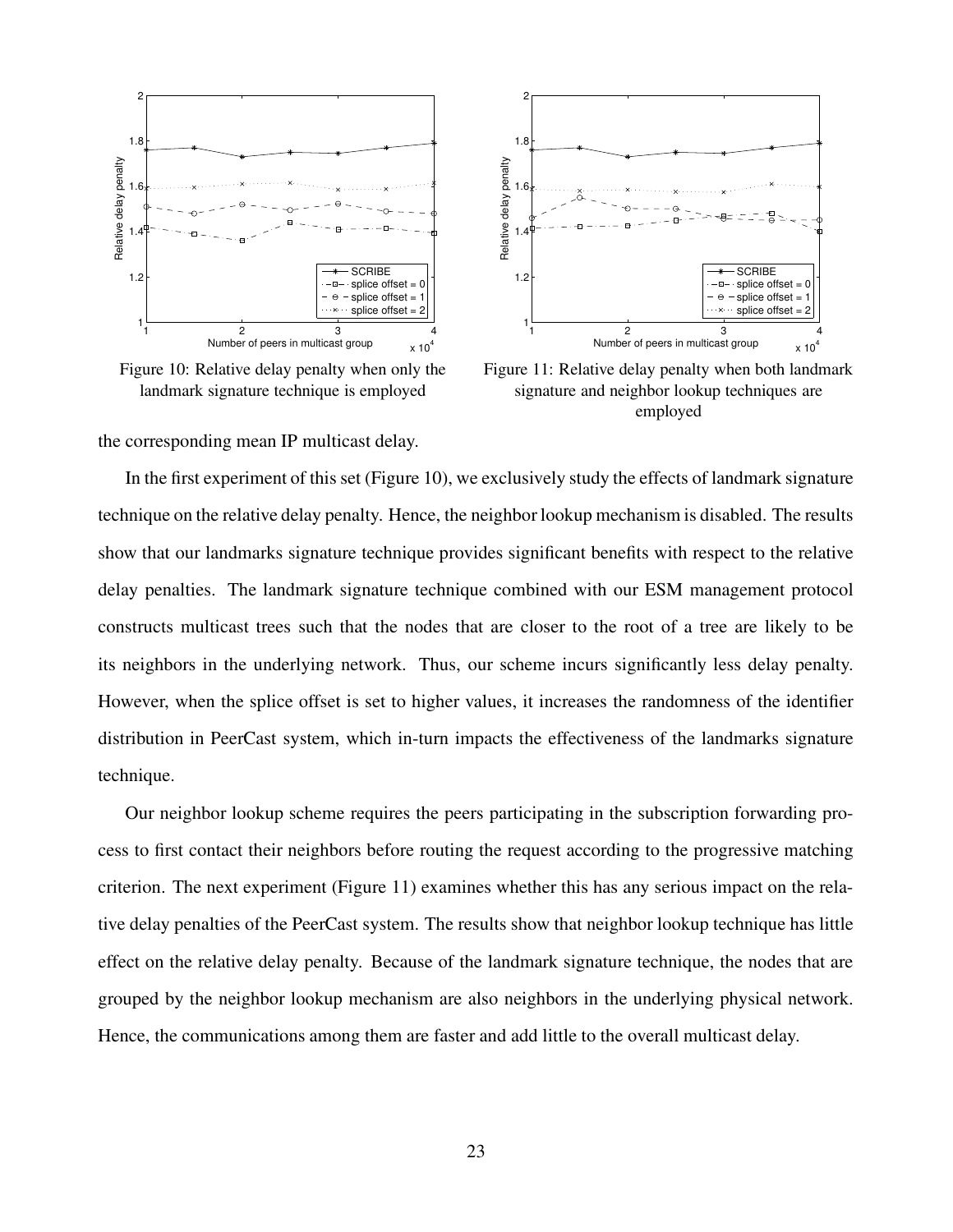#### **6.2.2 Link Stress**

ESM systems always generate more IP messages than the corresponding IP multicast systems. *link stress* is the ratio between the number of IP messages generated by an ESM multicast tree and the number of IP messages generated by the equivalent IP multicast tree. Smaller the link stress values, better is the ESM scheme.



Figure 12: Link stress when only the landmark signature technique is employed



Figure 12 and Figure 13 indicate the node stress values of the PeerCast system when the neighbor lookup is disabled and enabled respectively. In both cases the performance of the PeerCast system suffers when the splice offset is set to zero. This is because, when the splice offset is zero, the landmark signature is inserted at the very beginning of each peer identifier, thereby eliminating the randomness in the peer identifier distributions. Thus, peers that are not neighbors in the underlying physical network seldom share the same identifier prefix. In this scenario, the latency of the first hop of the lookup request is very high if the request initiating peer is not a physical network neighbor of the multicast source. When we introduce more randomness into the identifier distribution by increasing the splice offset value, the peers from the same network region get distributed to different segments on the P2P identifier circle. Thus, the link stress drops close to the level of the SCRIBE system (and the basic PeerCast system) when the neighbor lookup optimization is disabled. Enabling the neighbor lookup functionality increases multicast forwarding among physical network neighbors, thereby resulting in lower link stress values.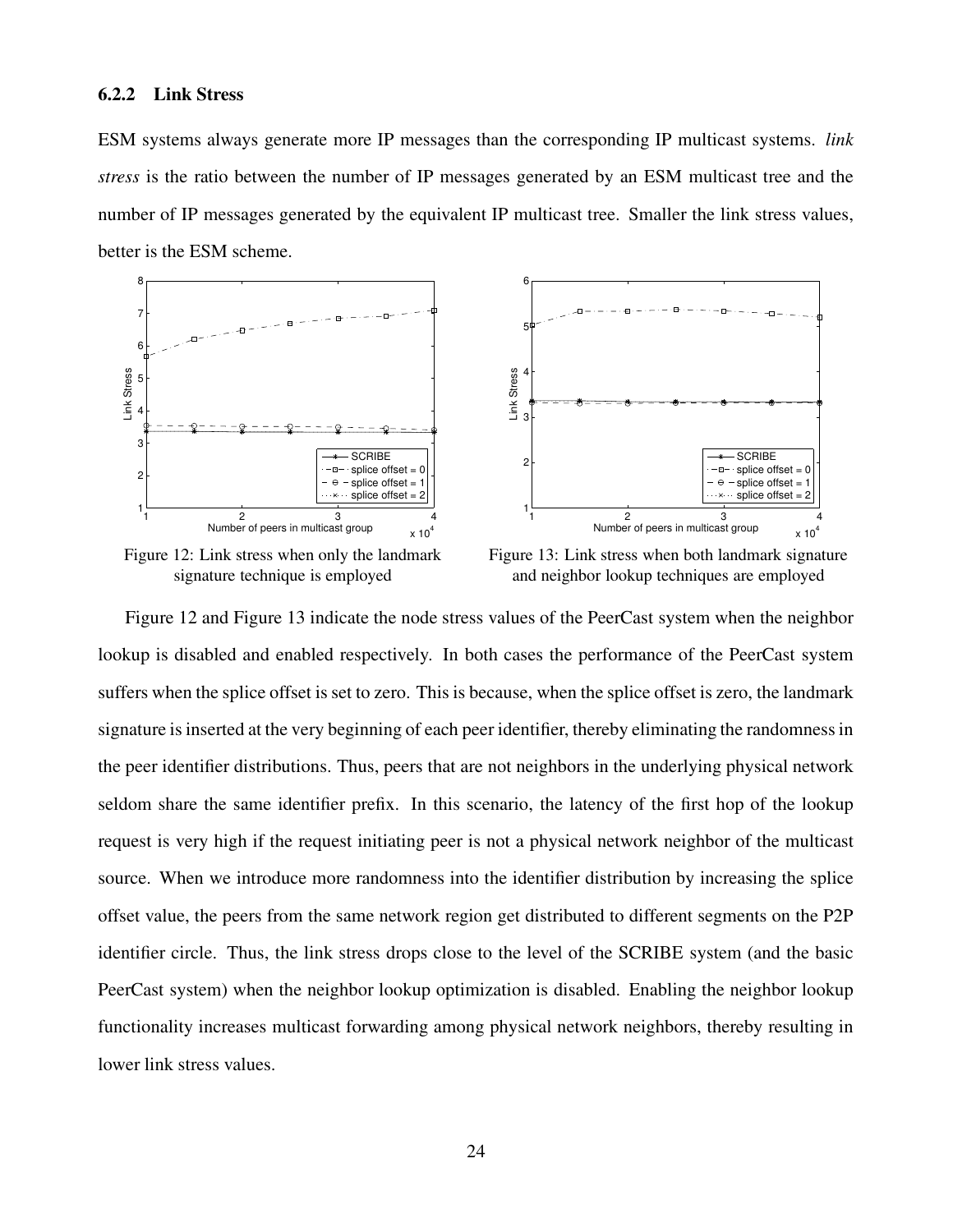#### **6.2.3 Node Stress**

In the next set of experiments, we study the loads placed on the end-hosts by the ESM schemes. The nodes in a multicast tree perform a variety of functions, including replication and forwarding of multicast messages, maintaining multicast group information and handling failures of children nodes. The cumulative load that a peer encounters due to these functionalities varies directly with the numbers of children it has in each of the multicast trees in which it is participating. Accordingly, we quantify the multicast loads on peers using the *node stress* parameter, which is defined as the average number of children that non-leaf end-hosts posses in the multicast trees in which they participate.



14 **SCRIBE**  $-\Box$  splice offset = 0 12  $\Theta$  $-$  splice offset = 1 splice offset = 10 Node Stress Node Stress 8 6 4 2 1 2 3 4 Number of peers in multicast group  $\times$  10<sup>4</sup>

Figure 14: Node stress when only the landmark signature technique is employed

Figure 15: Node stress when both landmark signature and neighbor lookup techniques are employed

Figure 14 indicates the node stress values when the neighbor lookup functionality is disabled. The results can be explained as follows. When we splice the landmark signature at the very beginning of each identifier (i.e., the splice offset is 0), it reduces reduce the number of peers that share the same identifier prefix with the multicast source. In this scenario, subscription requests are more likely to be forwarded through fewer peers in the P2P network, which incur higher node stress values. When the splice offset is increased, the randomness of the peer identifier distribution increases as well. Thus, at splice offset values of 1 or 2, the node stress values of the PeerCast system are very close to those of the SCRIBE system.

The neighbor lookup technique considerably reduces the node stress of the PeerCast system (see Figure 15). This is because, the neighbor lookup technique allows the peers to leverage upon their physical network neighbors for the multicast services they need.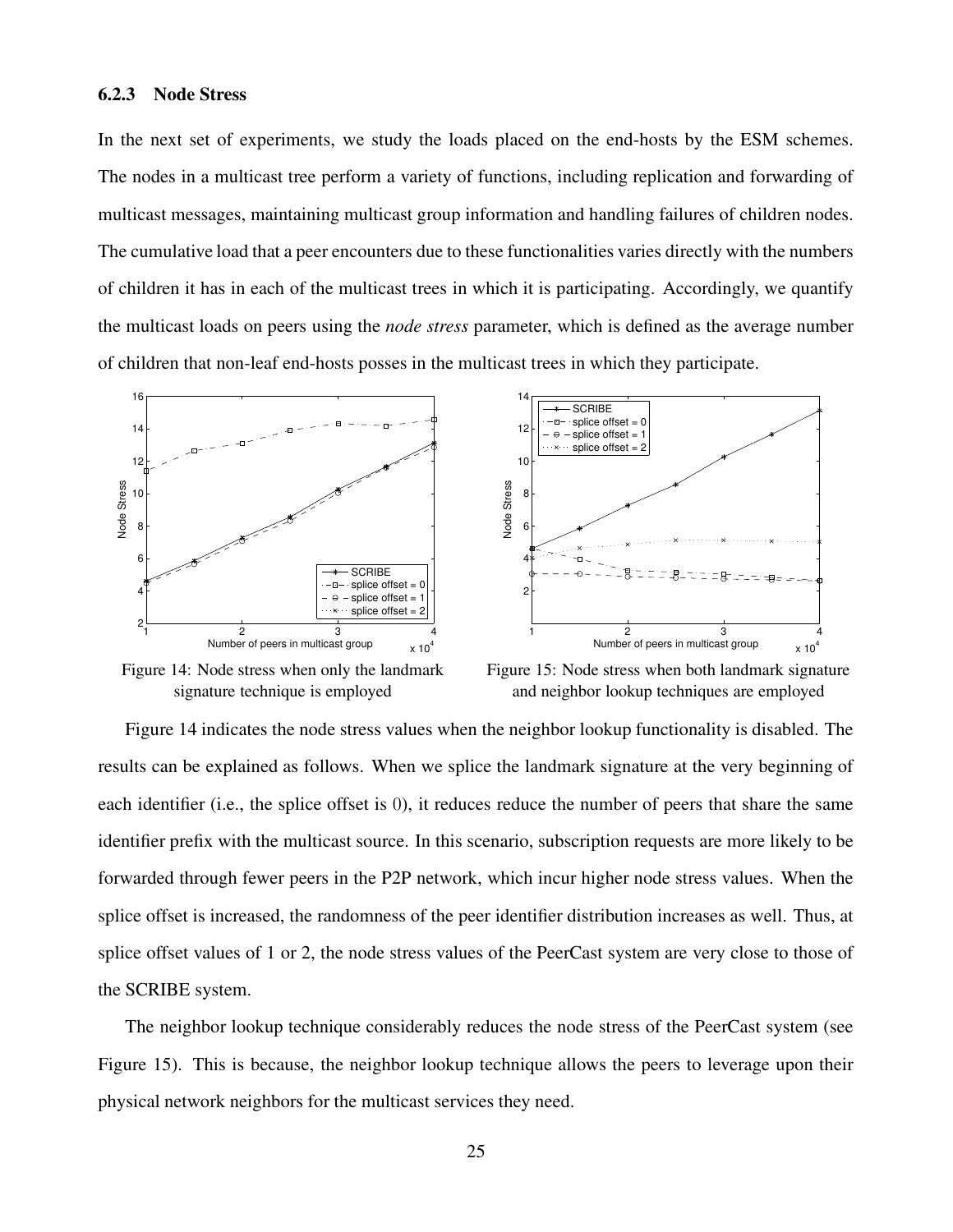#### **6.3 Load Balancing among Heterogeneous End-Hosts**

Next, we evaluate the effectiveness of our virtual node-based load balancing technique. For this purpose, we assign different capacities to different sets of end-hosts. Specifically, we assume that 20% end-hosts possess 8 units of capacity, 30% end-hosts have 4 units of capacity, and the rest 50% endhosts own only single unit capacity. We measure the average loads on these different sets of end-hosts. Further, we are also interested in the quality of multicast services received by end-hosts donating different amount of resources. We use the relative delay penalty metric for quantifying the quality of multicast service.

We have performed two experiments for evaluating the virtual node technique. In the first experiment, we study the performance of the scheme when the total number of peers in the system varies from 50 to 50,000. This experiment assumes that all the peers participate in a single multicast service. In the second experiment, we consider a scenario wherein there are multiple multicast services on top of an overlay containing 50, 000 peers. We vary the size of each multicast group from 50 peers to 50, 000 peers.



Figure 16: Variations of average node stress with respect to the total number of nodes in the system



Figure 17: Variations of average node stress with respect to the size of the multicast groups

Figure 16 and Figure 17 show the results of the two experiments on the average node stress values of the three peer categories. The results show that the average node stress values of the three peer categories are commensurate with their respective capacities. In Figure 17, the effects of the virtual node-based load balancing scheme are not very pronounced when the number of peers in each multicast group is below 5000. This is because under these conditions, the system itself is lightly loaded.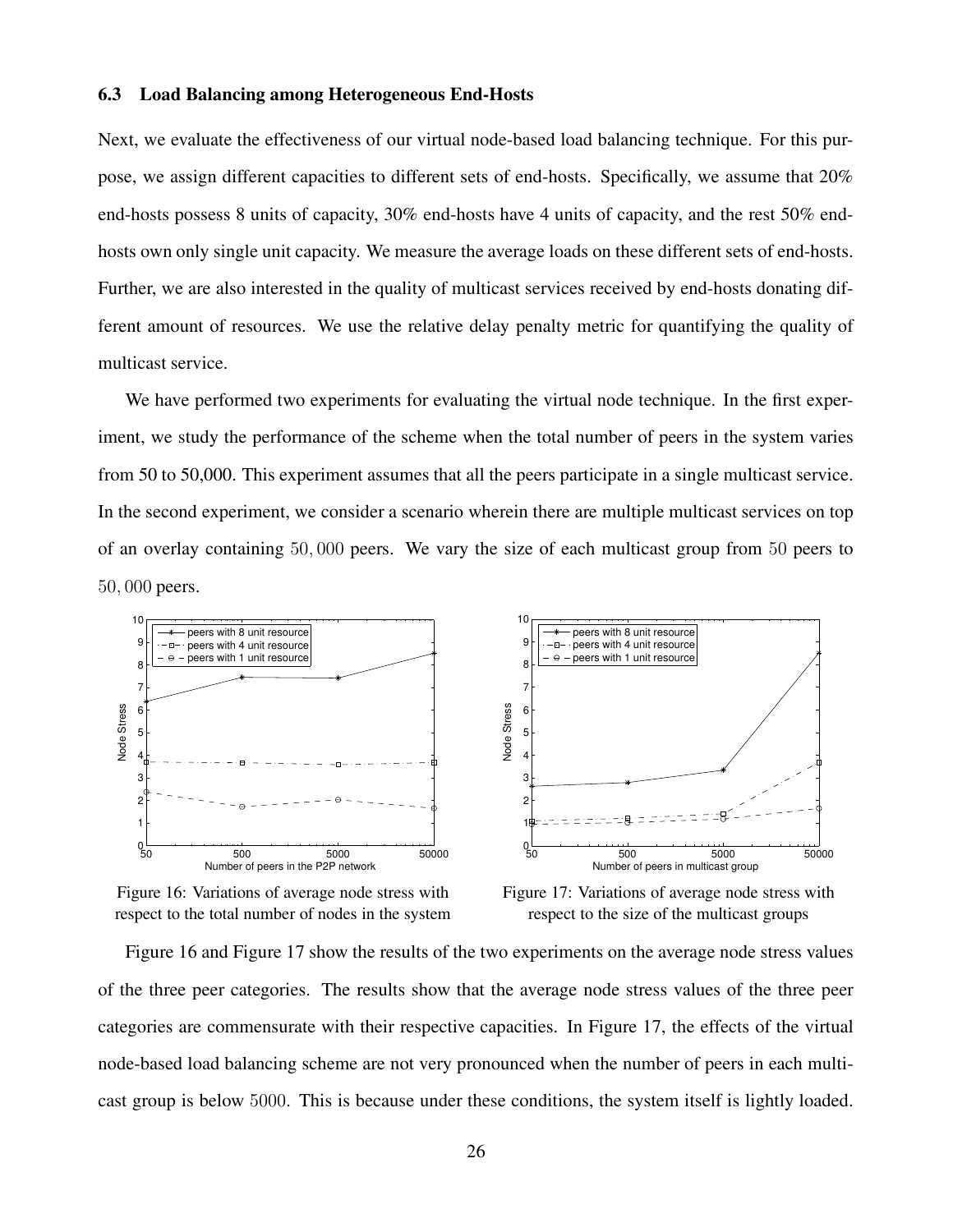However, when the P2P overlay is heavily loaded, the virtual node technique plays a vital role in balancing the multicast workloads.



Figure 18: Variations of relative delay penalty with respect to the total number of nodes in the system



Figure 19: Variations of relative delay penalty with respect to the size of the multicast groups

One of the unique features of PeerCast is that the end-hosts that contribute more resources will be placed closer to the multicast root peer. Thus, peers contributing more resources would be *rewarded* with lower multicast latencies. Figure 18 and Figure 19 indicate the relative delay penalties of the three peer categories. The results show that the peers contributing more resources experience lower latencies.

#### **6.4 Failure Resilience**

The next set of experiments evaluates our failure resilience mechanism. In these experiments, we assume that the overlay is dynamic with peers entering and exiting system at arbitrary points in time. Concretely, we assume that the duration for which an arbitrary peer stays in the system (henceforth called service time) and the duration for which the peer is out of the network (henceforth called the recovery time) are both exponentially distributed. In these experiments, we vary the mean service time (st), the mean recovery time  $(\Delta t_r)$  and the replication factor  $(r_f)$ , and measure the number of *unrecoverable failures* (these are the failures that cannot be re-covered by replica-activation and require re-subscriptions from down-stream nodes). Recall that the objective of our failure resilience technique is to minimize un-recoverable failures, as they cause service disruptions and impose heavy message overheads.

The graphs in Figures 20, 21, and 22 indicate the total number of unrecoverable failures that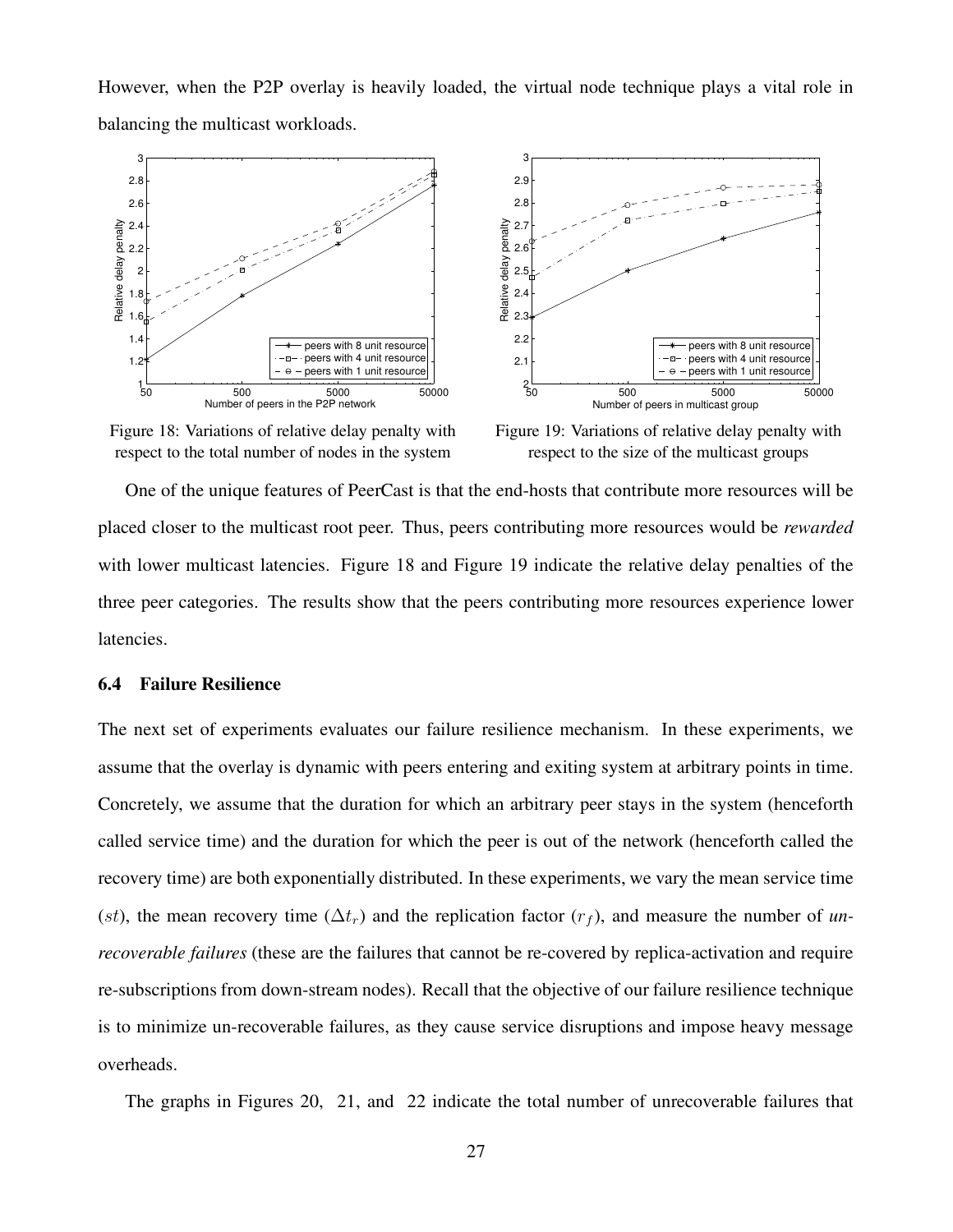

occurred during the simulation when st,  $\Delta t_r$ , and  $r_f$  are set to various values. These graphs show that the number of unrecoverable failures is smaller when the replication factor is larger. Further, the number of unrecoverable failures varies directly with the mean service time and inversely with the mean recovery time. The number of unrecoverable failure becomes negligible when  $r_f$  is set to 3. These experiments demonstrate that our dynamic replication technique is able to achieve high reliability even at moderate replication factor values.

#### **6.4.1 Service Recovery Overhead**

In the final set of experiments, we study the benefits of the dynamic replication scheme in terms of the overheads involved in restoring multicast services that are interrupted because of node failures. We quantify the service recovery overheads by the total number of messages exchanged during the service restoration process. An unrecoverable failure of a peer causes its downstream peers to re-subscribe (i.e., the downstream nodes try to restore the interrupted multicast services by themselves). On the other hand, if a peer's failure is recoverable, two messages are sufficient to restore the service (one message for reporting the failure and another for activating the service replica).

Figure 23 shows the total number of service recovery messages circulated when the  $r_f$  is set to 1 and st is varied from 20 minutes to 80 minutes. The reported message numbers include the messages generated for replica activation (when the failure is recoverable) and the messages for service resubscription (when the failure is unrecoverable). We observe that the results in Figure 23 show similar trends to those in Figure 20. This is because each unrecoverable failure causes several re-subscription messages from the downstream peers. Figure 24 shows the contribution of replica activation messages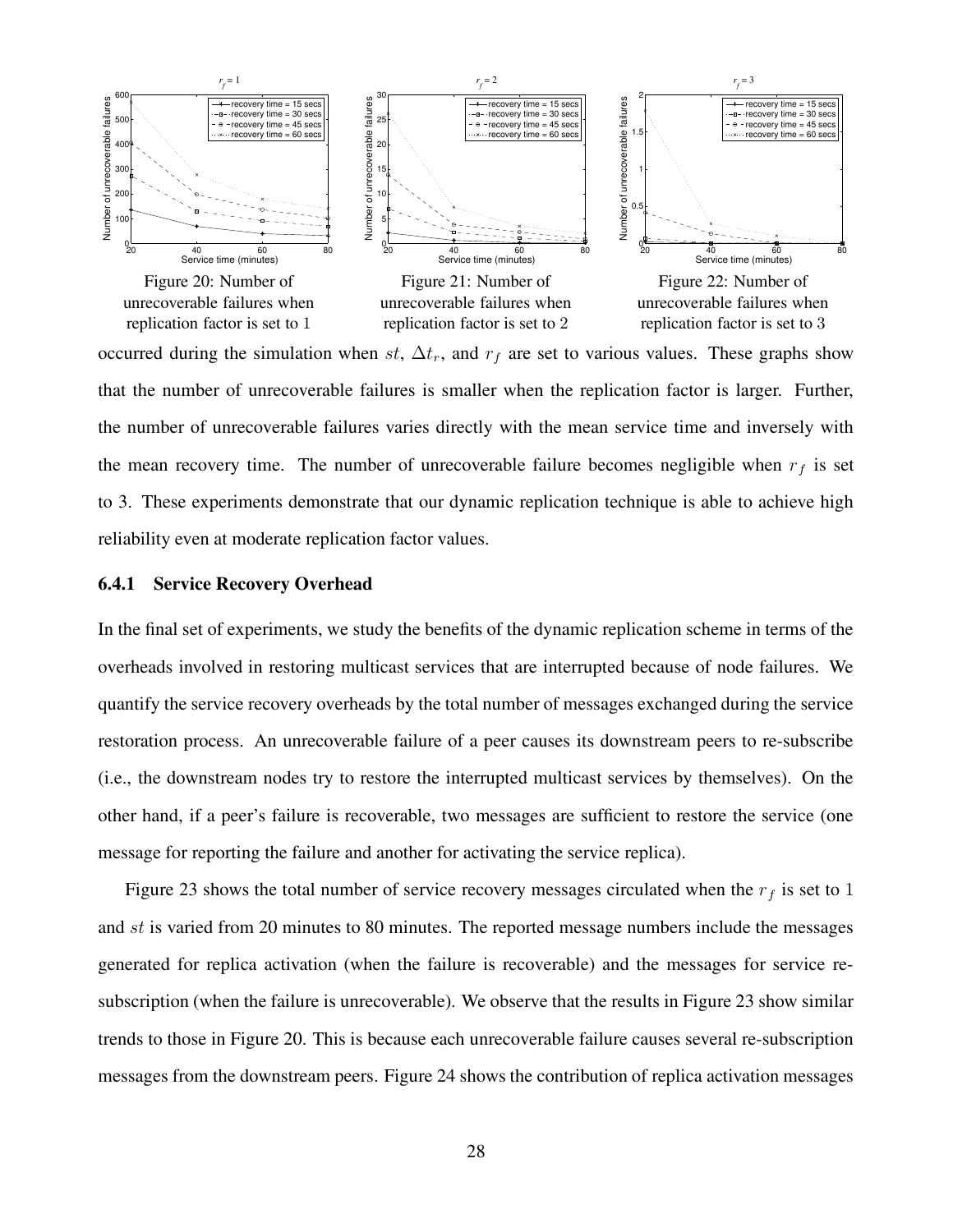

Figure 23: Number of service recovery messages when the dynamic replication is employed  $(r_f = 1)$ 



Figure 24: Composition of service recovery traffic ( $r_f = 1$ ,  $\Delta t_r = 60$ sec.)



Figure 25: Benefits of the dynamic replication scheme with respect to service recovery overheads( $\Delta t_r = 15$  secs,  $st = 20$  mins,  $r_f = 1$  for the replication scheme)

and re-subscription messages towards the total message load. Since most of the interrupted services are restored by replica activation, this component dominates the total message load.

To evaluate the effect of the replication scheme on reducing the service recovery overhead, we compared the number of messages incurred by the replication scheme to the number of messages generated when there is no service replication. We create multicast groups with  $1 * 10^4 \sim 4 * 10^4$ peers on top of P2P networks containing  $5 * 10^4$  and  $8 * 10^4$  peers. The replication scheme is setup with  $r_f = 1$  and the peer service times follow the exponential distribution with mean of 20 minutes. The results are indicated in Figure 25. The results show that the service replication scheme provides significant benefits in terms of the message overheads.

## **7 Related Work**

End-system multicast hasreceived considerable research attention in the past few years. Yeo et al. (Yeo et al., 2004) classified existing application level multicast systems into four categories: *(1)* tree-based (e.g. Overcast system ), *(2)* mesh and tree-based (e.g. Narada, Scattercast, Yoid), *(3)* embedded structure-based, and *(4)* topology-agnostic (e.g. CAN-multicast). In the following discussion, we compare our system to representative systems from all four categories. Chawathe (Chawathe, 2000) and Chu et al (Chu et al., 2000) propose a two-step protocol to build multicast trees. For example, the Narada (Chu et al., 2000) first generates a mesh network among all members and then uses the distance vectors to generate the multicast tree. However, because of their high maintenance overhead,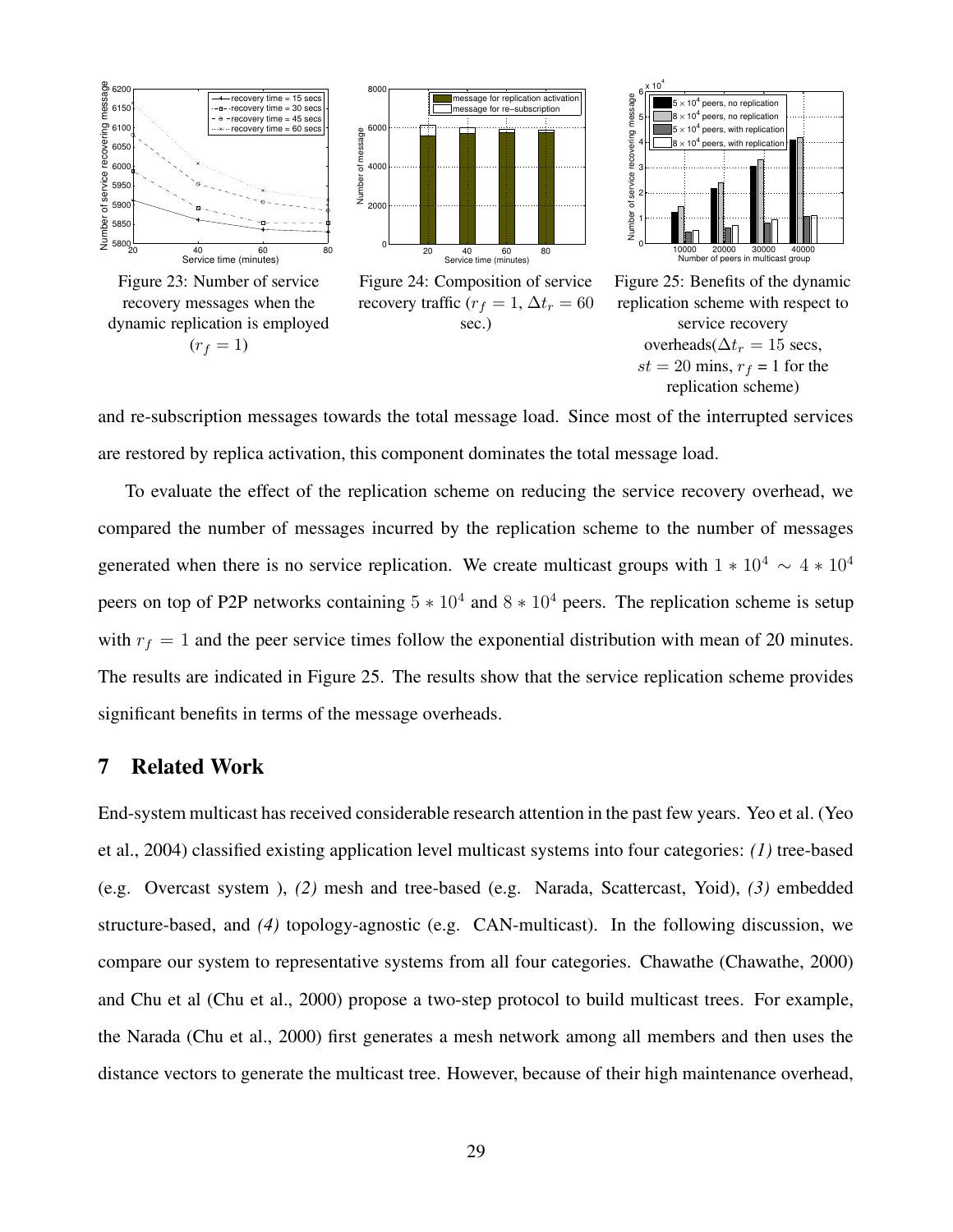such schemes are only suitable for small networks. The Overcast protocol (Jannotti et al., 2000) presents a distributed strategy to organize a set of proxies (Overcast nodes) into a distribution tree, with the multicast source as the root. It uses end-to-end measurements to optimize bandwidth among the root and group members. This scheme is in some ways similar to the Yoid scheme (Francis, 1999). The PeerCast system differs from these schemes in that we design completely distributed protocols to construct and maintain the ESM overlay. The efficiency of the PeerCast ESM overlay is achieved by leveraging the network proximity information provided by the landmarks signature scheme.

PeerCast is similar to ESM protocols like NICE (Banerjee et al., 2002), CAN-multicast (Ratnasamy et al., 2001b), and SCRIBE (Castro et al., 2002), which use implicit approaches to create ESM overlays. In those systems, a control topology is built by using either on-the-shelf P2P protocols (Ratnasamy et al., 2001a; Rowstron and Druschel, 2001; Zhao et al., 2002a) or specially designed protocol (Banerjee et al., 2002).

The Content Addressable Network (CAN) (Ratnasamy et al., 2001a) organizes nodes in a ddimensional Cartesian space, and it uses landmark technique to partition the Cartesian space into various sized bins. However, as Xu et al. (Xu et al., 2003b) demonstrate, the overlay structure of CAN is constrained by the underlying network topology (Ratnasamy et al., 2002). Further, the technique used by CAN can destroy the randomness of the nodes distribution, thereby inducing high maintenance costs. The Pastry (Rowstron and Druschel, 2001) system exploits topology information in overlay routing using geographic layout, proximity routing, and proximity neighbor selection. It assumes triangle inequality in the network topology and using expanding-ring search to choose the physically closest node at node joining. SCRIBE (Castro et al., 2002) is an ESM protocol built on top of Pastry. Our experiments show that the basic PeerCast system yields similar performance as that of SCRIBE. However, due to *logarithmical deterioration of routing* (Xu et al., 2003b), the stretch of SCRIBE's multicast forwarding link increases exponentially from the subscriber to the multicast source. The randomness of node identifier distribution of Pastry precludes the usage of optimization techniques such as neighbor lookup of PeerCast, which helps PeerCast to achieve better utilization of network resources.

In short, the approach taken by PeerCast differs from the existing systems in two aspects. First,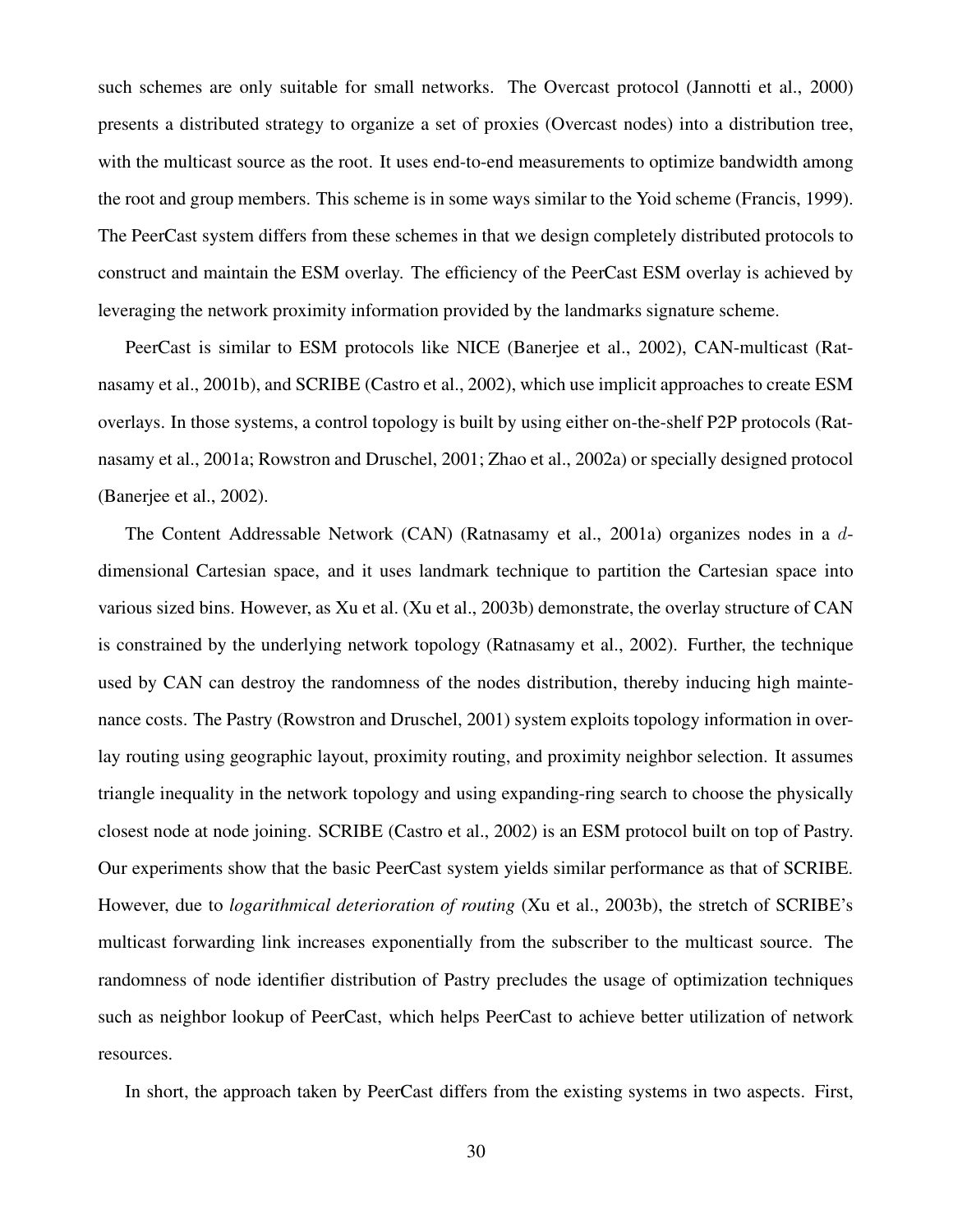the efficiency of PeerCast ESM overlay is the result of the synergy of optimization techniques at different system levels. We use the landmark signature technique to improve the routing efficiency at the P2P network level, whereas the neighbor lookup technique optimizes the multicast overlay at the ESM overlay level. Second, PeerCast presents a scalable solution for end-system multicast in a heterogeneous environment by using the virtual node scheme.

## **8 Conclusion**

Designing and implementing an efficient and failure-resilient end system multicast service on top of highly dynamic overlay networks poses several research challenges. In this paper, we have presented an efficient and self-configurable end system multicast system, called PeerCast. Our approach has three unique features compared to existing approaches to application-level multicast systems.

First, we use the landmark signature technique to cluster end-hosts in the PeerCast ESM overlay network, aiming at exploiting the network proximity of end-hosts for efficient multicast information dissemination across wide area networks. Second, we propose a capacity-aware overlay construction technique based on the concept of virtual node to balance the multicast workload among heterogeneous end-hosts. Third, we develop a dynamic passive replication scheme to provide reliable ESM services in an environment of inherently unreliable peers. An analytical model is presented to discuss its fault tolerance properties.

We evaluate PeerCast using simulations of large scale networks. The experimental results indicate that PeerCast can provide efficient multicast services over large-scale network of heterogeneous endsystem nodes, with reasonable link stress and good load distribution.

#### **References**

Ng, E. GNP Software, http://www-2.cs.cmu.edu/ eugeneng/research/gnp/software.html; 2003.

Banerjee, S., Bhattacharjee, B., and Kommareddy, C. Scalable Application Layer Multicast. In *Proceedings of ACM SIGCOMM*; 2002.

Castro, M., Druschel, P., Kermarrec, A., and Rowstron, A. SCRIBE: A large-scale and decentralized application-level multicast infrastructure. *IEEE Journal on Selected Areas in communications (JSAC)*; 2002.

Chawathe, Y. Scattercast: An Architecture for Internet Broadcast Distribution as an Infrastructure Service. *Ph.D. thesis*, University of California, Berkeley; 2000.

Chu, Y.-H., Rao, S. G., and Zhang, H. A case for end system multicast. In *Proceedings of ACM SIGMETRICS*; 2000.